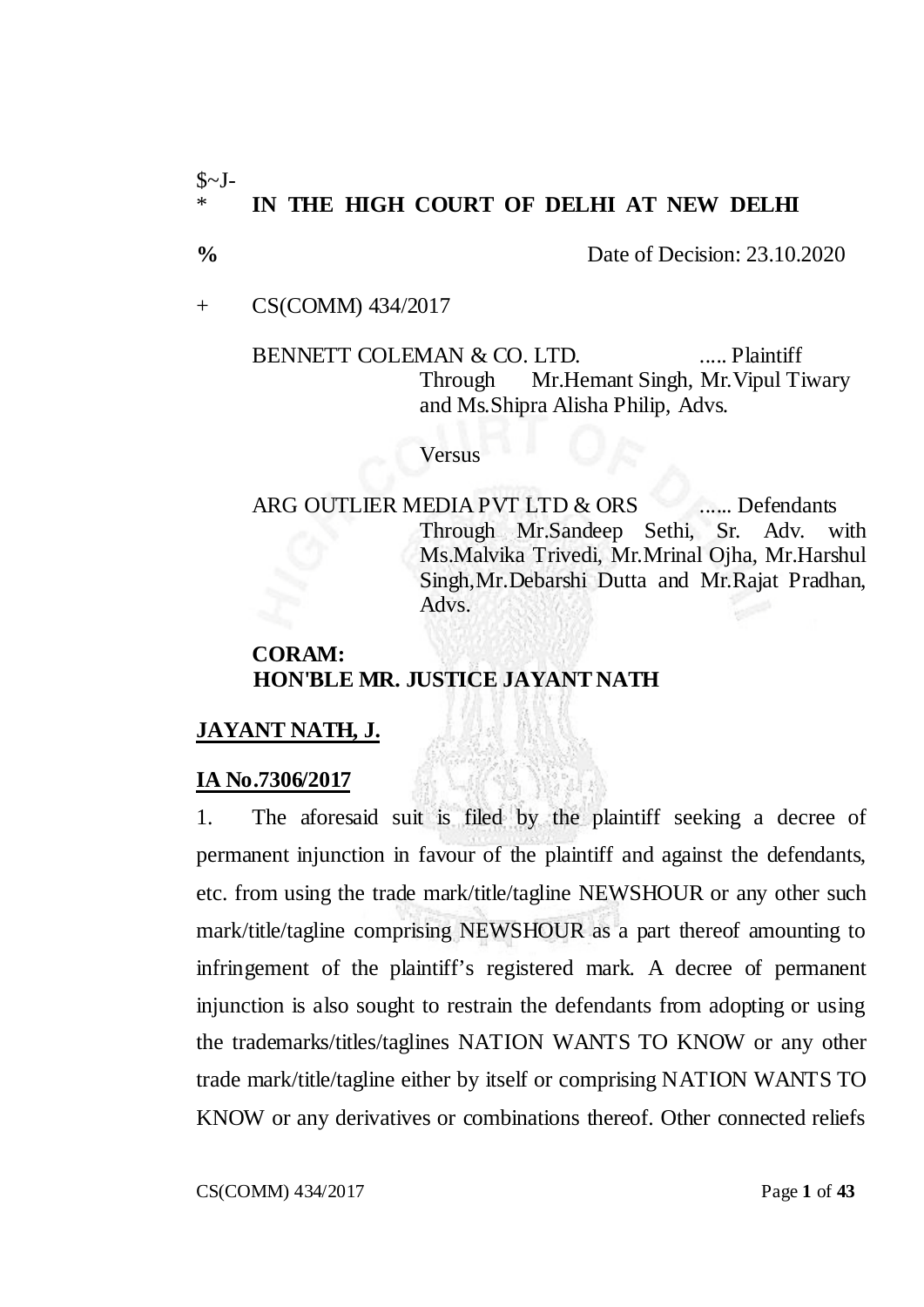are also sought.

2. IA No. 7306/2017 is filed by the plaintiff under Order 39 Rules 1 & 2 CPC seeking an interim injunction to restrain the defendants from adopting and using the trademarks/titles/taglines NEWSHOUR and NATION WANTS TO KNOW or any other trade mark/title/tagline comprising NEWSHOUR as a part thereof amounting to infringement of the plaintiff's registered trade mark as well as dilution or acts of passing off.

3. I may only note that when this matter came up for hearing on 05.07.2017, this court noted the submission of learned senior counsel for the plaintiff that he does not wish to press for an interim order at that stage. This court also directed that till the present suit is pending, none of the parties to the suit will report or publish any news with regard to it except reproducing the court order and the order was not to operate against third party publication or news channels or social media.

4. The plaintiff Company is said to be the flagship Company of the Times Group carrying on print media business since 1838. The key business of the plaintiff Company is television broadcasting and its distribution services. The television division of the Times Group is under the plaintiff Company. 'Times Now' is a news channel operated by the plaintiff having several segments of programmes. One of such programmes, it is stated, which was launched in 2006 titled as THE NEWSHOUR pertained to discussions, panel discussions and debates on current topics. This programme THE NEWSHOUR was launched by Times Now on 31.01.2006. It is stated that the title of the said programme THE NEWSHOUR is the plaintiff's registered trade mark and has been in continuous use since 2006 having been developed in various forms and

CS(COMM) 434/2017 Page **2** of **43**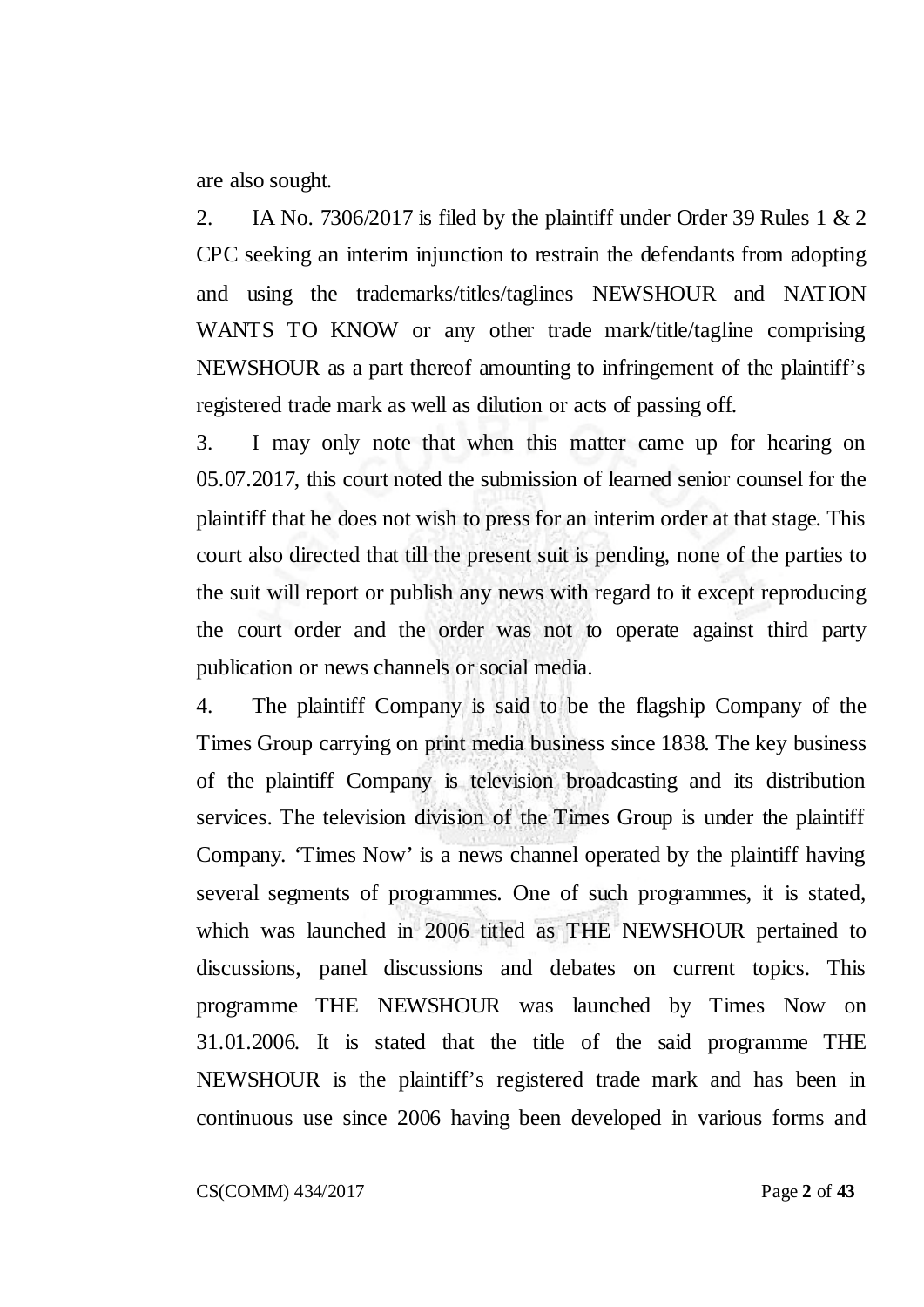derivatives including word and label marks. It is claimed that the mark THE NEWSHOUR has attained distinct identity to differentiate the programme amongst other programmes in the industry. The plaintiff gives the details of the registration of the trade mark THE NEWSHOUR under Classes 16, 35 and 38, the registration being dated 15.05.2014 with the user claimed since 31.01.2006. Hence, it is claimed that the plaintiff being the proprietor of the trade mark THE NEWSHOUR has a statutory right to the exclusive use thereof in India. The plaintiff has also applied for registration of the mark NEWSHOUR in Classes 9 and 41 and the same are pending registration before the Trade Mark Registry.

It is also claimed that every month the plaintiff releases multiple advertisements for its publication through e-mails, newspaper ads, etc. It is claimed that the Television Audience Measurement (TAM) and Broadcast Audience Research Council (BARC) Reports for the year 2010 suggest that the plaintiff's Channel Times Now and the programmes aired on the channels have gathered maximum number of eye balls/viewership in comparison to competitor channels and programmes.

5. It is further stated that in order to popularize the said programme 'THE NEWSHOUR', the plaintiff invested its resources to generate strategies, concepts, implement segments and formulate catch lines/titles. During such creative efforts by the plaintiff the catch line/tagline/title NATION WANTS TO KNOW was created for and on behalf of the plaintiff. It is pleaded that this tagline was coined and developed by the then editorial and marketing team of the plaintiff as key words to be used during the discussions and debates conducted on the NEWSHOUR programme. It is stated that on account of usage of the tagline primarily as a part of the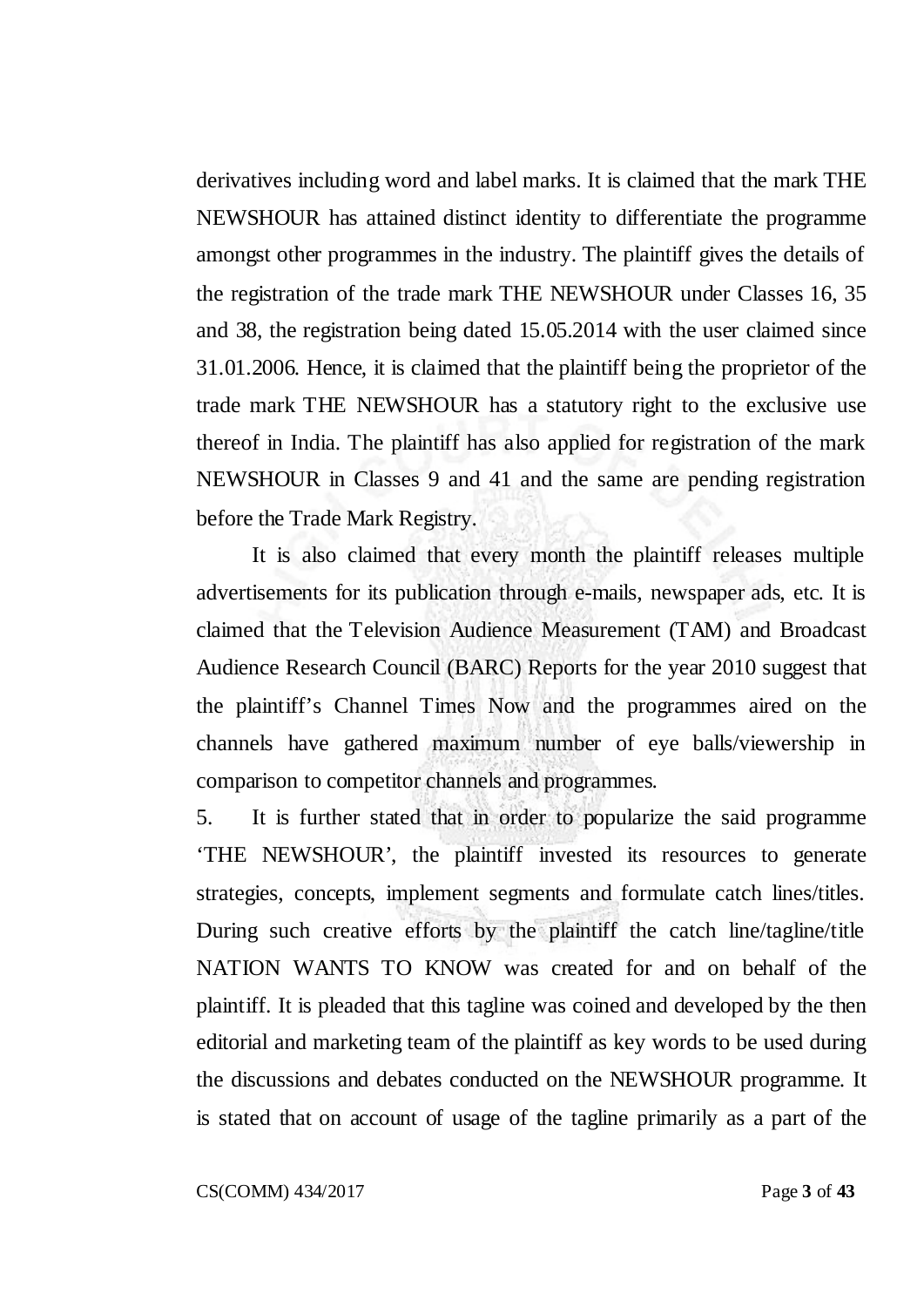programme, the same has acquired goodwill and distinctiveness indicative of the programme originating from the plaintiff in the eyes of the viewers of the channel. The tagline NATION WANTS TO KNOW is a coined mark and is inherently creative. Keeping in mind the goodwill and popularity generated by the tagline NATION WANTS TO KNOW, the plaintiff has applied for registration of the trade mark- word mark and logo of the said tagline in Classes 38 and 41 which covers broadcasting and entertainment services respectively. The applications have been filed on 17.12.2016. It is stated in the plaint that initially the applications were filed for registration of the mark NATION WANTS TO KNOW as "proposed to be used" on account of inadvertence and oversight. The plaintiff has thereafter filed an application for amendment of the word mark applications by mentioning the user date as 31.01.2006.

6. It is reiterated that the plaintiff is the proprietor of the trademarks/titles/taglines THE NEWSHOUR and THE NATION WANTS TO KNOW. The plaintiff has been using the mark/title The NEWSHOUR continuously since the launch of Times Now i.e. since 2006 and the tagline THE NATION WANTS TO KNOW has been closely associated and used with THE NEWSHOUR for over several years. It is claimed that the plaintiff has for the said mark/title/tagline continuously expended huge sums of money and time in creation, production, advertisement, marketing and publicity of the brand and its channel. The details of the marketing spends have been stated in the plaint.

7. Regarding the defendants, it is stated that defendants No. 1 and 3 are companies. Defendant No. 1 is the company which has filed the impugned trade mark applications which are subject matter of the present dispute.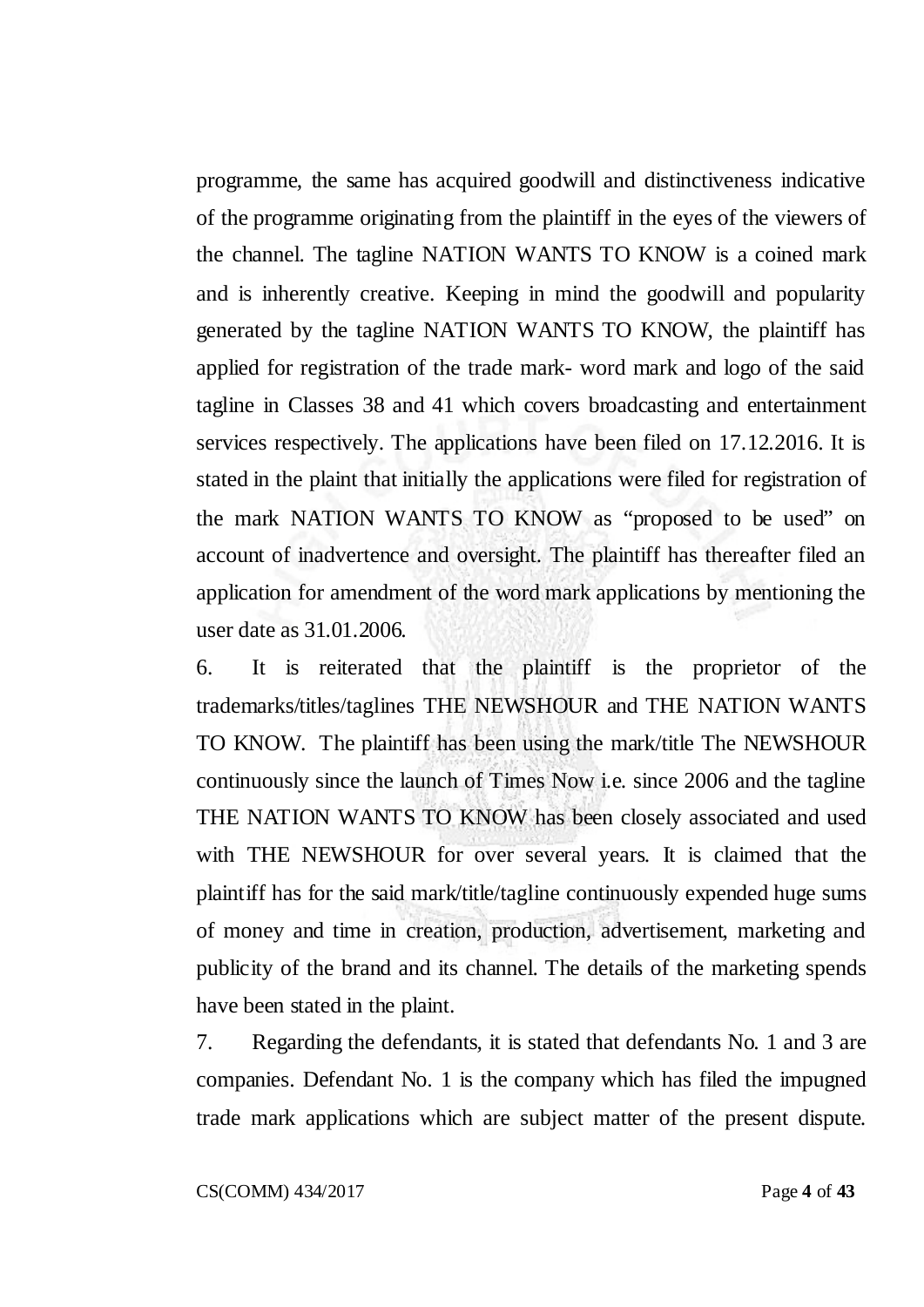Defendant No. 2 is said to be the Managing Director of defendant No. 3 company and is said to be involved in the same business of media and broadcasting as that of the plaintiff. Defendant No. 2 is a journalist and an ex-employee of the plaintiff Company. He resigned from the post of Editor-in-Chief of the plaintiff's channel w.e.f. 18.11.2016. On 06.05.2017, he launched a news channel 'Republic TV' as well as a website [www.republicworld.com.](http://www.republicworld.com/) The defendants have also filed trade mark applications for registration of the mark NATION WANTS TO KNOW, ARNAB GOSWAMI NEWSHOUR, GOSWAMI NEWSHOUR SUNDAY, etc. claiming proprietary rights. The applications have been filed in class 38 on 27.01.2017 for some of the marks/device. The user for the mark NATION WANTS TO KNOW is claimed since 20.11.2016 and for other marks, the applications mention 'proposed to be used'.

8. It is stated that on coming to know that the defendants propose to adopt and use the aforesaid infringing trade mark/title/tagline, the plaintiff issued cease and desist notices dated 01.04.2017 and 13.04.2017 to the defendants to desist from adopting and using the infringing marks/titles/taglines THE NEWSHOUR and THE NATION WANTS TO KNOW respectively. It is stated that no reply was received. However, on 24.06.2017, the defendants commenced use of the tagline NATION WANTS TO KNOW on their news channel.

9. It is stated that defendant No. 2 had joined the plaintiff's company Times Global Broadcasting Company Limited in 2004/2005 well before the launch of the plaintiff's Times Now Channel. He was playing a very vital role in the plaintiff's channel as Editor-in-Chief. He was privy to utmost confidential information. It is stated that as per the employment agreement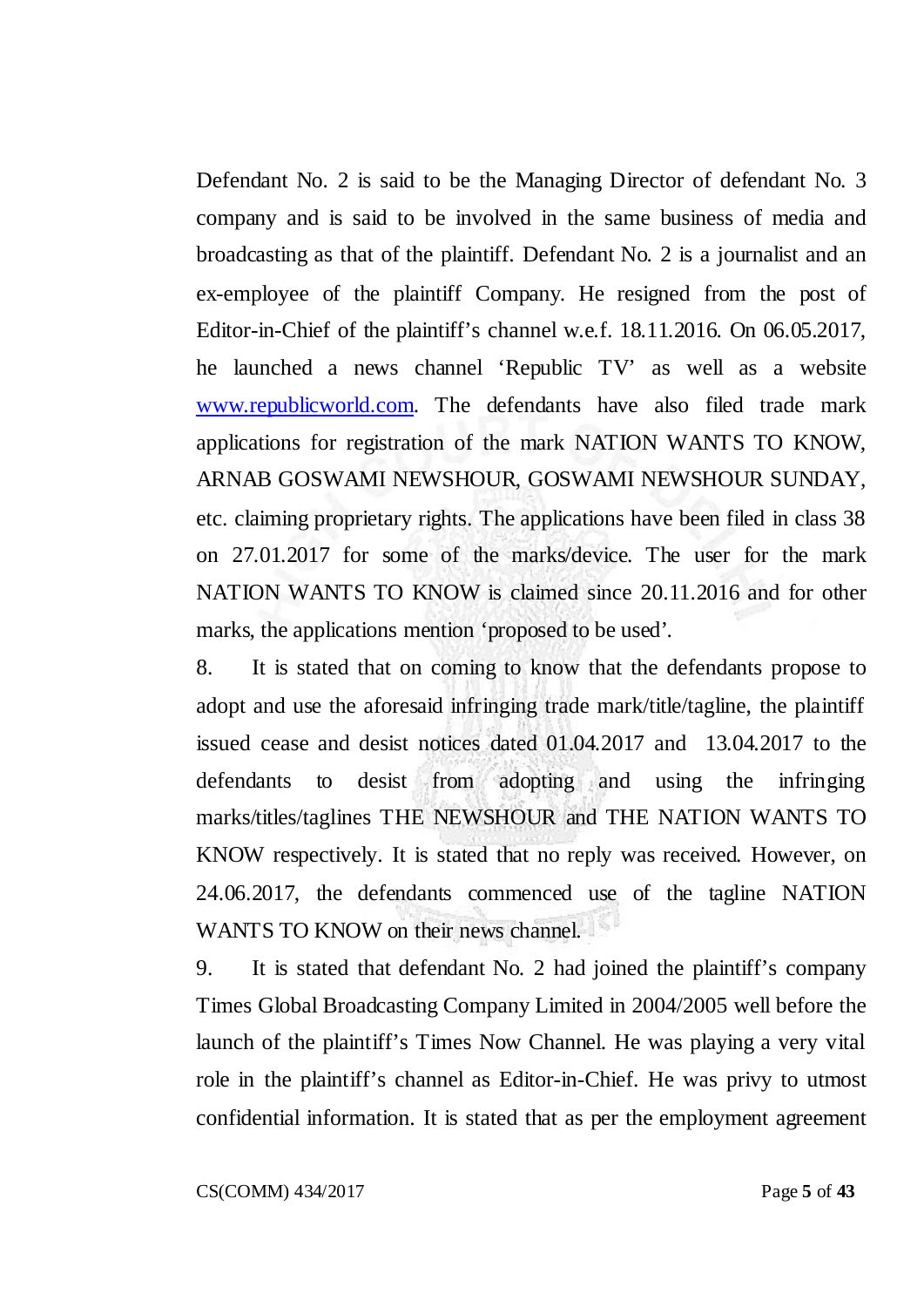and other terms of the employment of defendant No. 2 with the plaintiff, all intellectual property rights in everything and anything created, made, developed or written during defendant No. 2's employment are the sole and the exclusive property of the plaintiff to the exclusion of the entire world including the defendants. It is pleaded that defendant No. 2 is trying to take undue advantage of his past services with the plaintiff and popularity of the plaintiff's programme under the said trade mark/title/tagline. Reliance is placed on clause 4 of the letter of appointment dated 31.05.2005. It is reiterated that any brand image which may have accrued to defendant No. 2 over the period of time on account of being an anchor of the plaintiff's show was due to the investment made by the plaintiff and defendant No. 2 represented the plaintiff and hence, all goodwill and proprietary rights created during such period belong to the plaintiff.

10. It is further stated that defendant No. 2 and Ms. Prema Sridevi, an exemployee of the plaintiff committed breach of the contract and misappropriated the plaintiff's confidential data and proprietary content pertaining to news stories and committed appropriate offences. The plaintiff hence filed a complaint with respect to the same before the police. The plaintiff also filed a suit being CS(COMM) 370/2017 before this court. The said suit is said to be pending. Vide order dated 26.05.2017 in CS(COMM) 370/2017 , a statement was recorded on behalf of the defendants that clause 4 of defendant No.2's appointment letter dated 31.03.2005 and clause 6 of defendant No.3's letter dated 16.06.2005 have not been violated and that the said defendants have no intention of violating the aforesaid clauses. It is pleaded that the defendants are not only guilty of committing infringement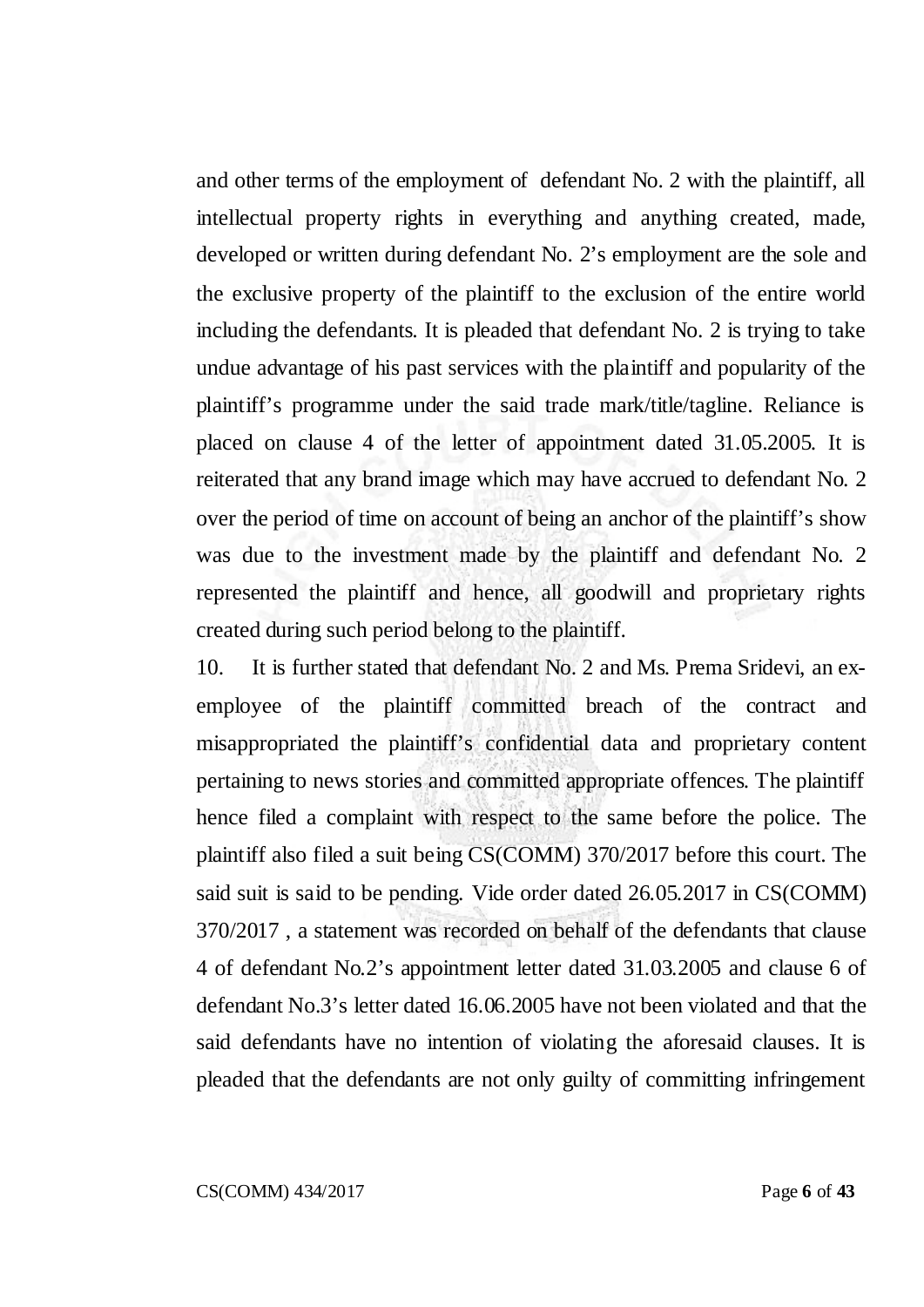and passing off but are also guilty of violating the undertaking given to the court on 26.05.2017 in CS(COMM) 370/2017.

11. It is reiterated that the defendants have wholly and identically incorporated and usurped the most dominant feature of the registered mark NEWSHOUR and are infringing the trade mark/title/tagline as originating from the plaintiff. The plaintiff has used various combinations like THE NEWSHOUR, THE NEWSHOUR DEBATE, NEWSHOUR WITH ARNAB GOSWAMI, NEWSHOUR WITH ARNAB GOSWAMI 9, NEWSHOUR WITH ARNAB GOSWAMI 10, etc.

12. It is further pleaded that the plaintiff's tagline/trade mark THE NATION WANTS TO KNOW has also been copied *ad verbum*. It is reiterated that the words NEWSHOUR and NATION WANTS TO KNOW are well known marks associated with the Times Group considering its scale, business, reputation and goodwill. It is pleaded that the defendants have misled and continued to mislead and misguide public at large which already associates or is most likely to associate the impugned trademarks/titles/taglines with the plaintiff Company. It stated that the acts of the defendants also tentamount to passing off on account of confusion and deception. It is also stated that the acts of the defendants are causing irreparable injury, damage and prejudice to the plaintiff.

13. I may note that on 23.04.2018, this court while dealing with IA No. 12323/2017 filed under Order I Rule 10 CPC for deletion of defendant No. 1 noted that the name of defendant No. 1 has been changed to defendant No. 3. Learned senior counsel for the defendants also undertook that any order passed against defendant No. 3 shall be binding on defendant No. 1.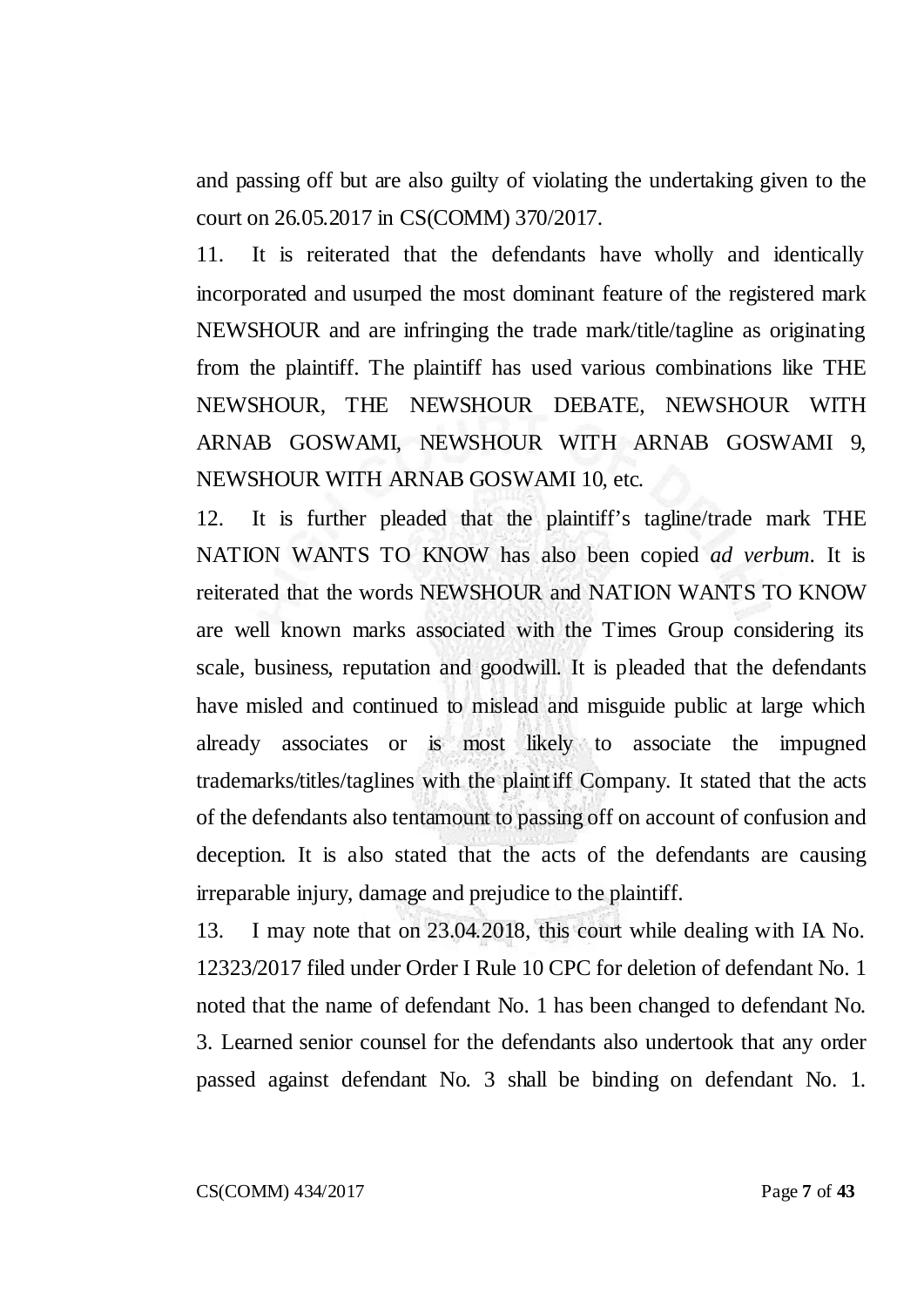Recording the said undertaking, defendant No. 1 was deleted from the array of parties.

14. Defendant No. 2 has filed his written statement. In the written statement it is pleaded that viewers of news channels belonging to the plaintiff and defendant No. 3 are well informed, literate and can never associate or confuse between the shows or programmes aired on the respective news channels. The plaintiff's animosity with the defendants is well known and publicized and hence, there is no question of any passing off in such circumstances. It is stated that the present proceedings have been initiated in the form of vendetta litigation and merely in a purported attempt to harass and arm-twist the defendants. The present suit is devoid of any merits.

15. It is further stated that the suit is not maintainable and is barred by the doctrine of *Res Sub Judice*. The plaintiff on 17.05.2017 had instituted a suit being CS(COMM) No. 370/2017 alleging infringement of its alleged intellectual property by defendants No. 2 and 3 and one Ms.Prema Sridevi. Defendants No. 2 was impleaded as a defendant in the aforesaid suit. The plaintiff in the said suit alleged infringement of intellectual property but failed and/or deliberately omitted to sue the claims that have been made in the present suit even though no new facts have come to light subsequent to filing of the earlier suit. In the absence of any leave from this court under Order II Rule 2 CPC, the present suit is not maintainable and should be rejected at the very threshold. The plaintiff, it is pleaded, cannot vex and harass defendant No. 2 twice in respect of the same matter in issue. The plaintiff was well aware that the defendants were desirous to use the title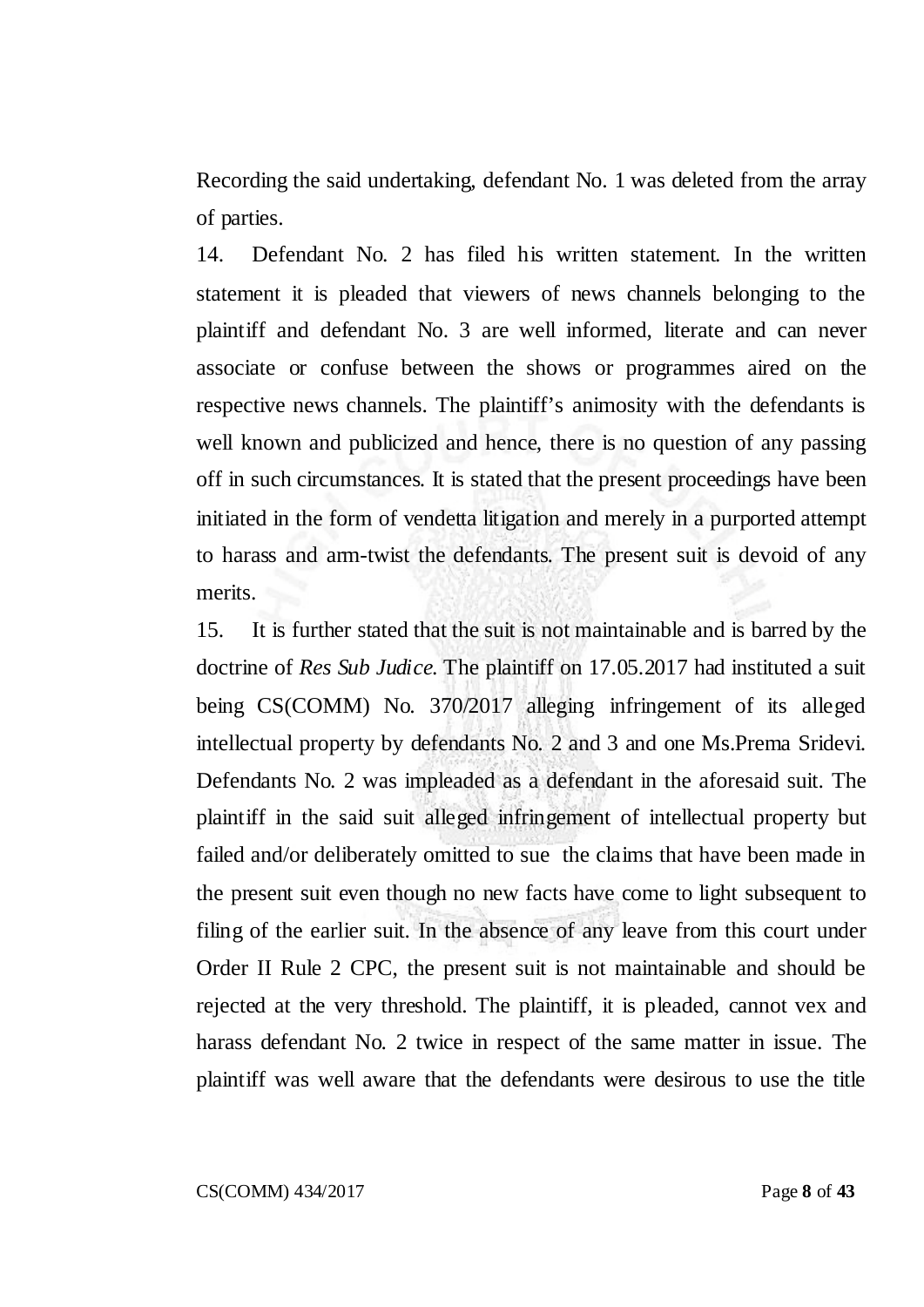NEWSHOUR and other words and tagline as a logo even before filing of the previous suit CS (COMM) No. 370/2017.

16. The claim of the plaintiff to the proprietary rights in the mark NEWSHOUR has been denied. It is stated that THE NEWSHOUR comprises of words which are generic in nature and are widely used by different news channels and websites in simple and non-distinct combinations in India and abroad. The word is descriptive in nature and is widely and commonly perceived as being used by news channels. Reliance is placed on various widely broadcast items which are watched in the name and style of NEWSHOUR. The details of such services are given in the written statement. It is further stated that the registration of the trade mark THE NEWSHOUR in favour of the plaintiff is not valid since the mark lacks distinctiveness and the same was wrongly granted in favour of the plaintiff. The defendants have reserved their rights to challenge the validity of the registration granted in favour of the plaintiff of the mark THE NEWSHOUR.

17. On the tagline NATION WANTS TO KNOW, it is stated that defendant No. 2 as a news anchor used the tagline frequently and consistently in continuation with the past usage. Defendant No. 2 has been using the tagline till date. The same tagline was used by defendant No. 2 during his tenure with the plaintiff merely as words of common speech. The words were used as common speech while anchoring the programme and no other news anchors or journalists who were employed with the plaintiff use the same as the same was descriptive in nature. The same was neither scripted nor pre-planned in any manner and the same was used in the form of extempore speech by defendant No.2. The tagline is synonyms with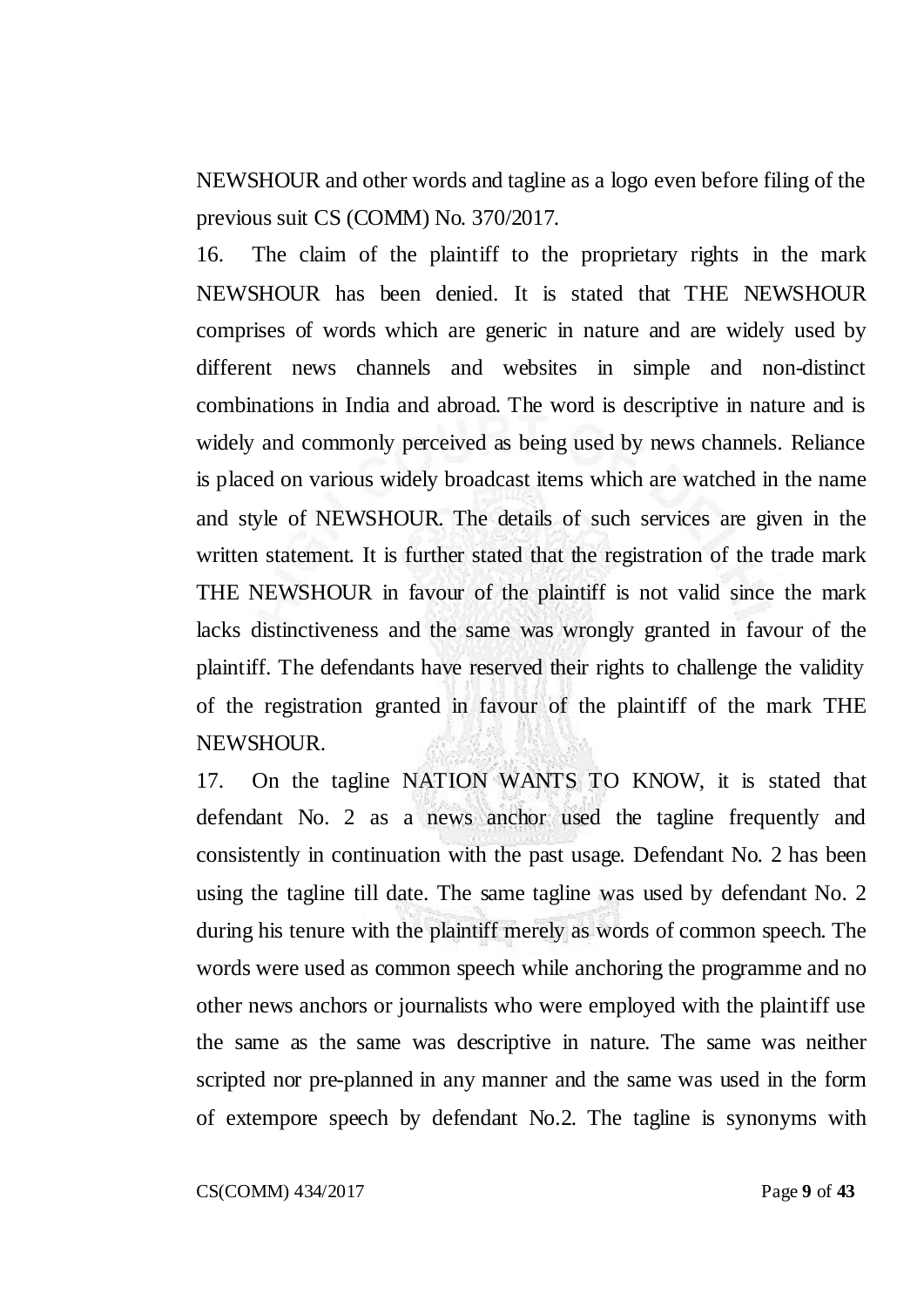defendant No. 2. It cannot be conceived as a work over which the plaintiff can claim proprietary right in any manner. There is no intellectual property right which enured to the benefits of the plaintiff as words in common speech cannot be considered as intellectual rights. It is reiterated that the tagline THE NATION WANTS TO KNOW is synonyms with defendant No. 2 and the same is evident by a simple search on any popular online search engines where if the words THE NATION WANTS TO KNOW are typed, all of them refer to defendant No. 2. The said tagline is specific and inseparable from defendant No. 2. The tagline has become an integral part of the image and individuality of defendant No. 2 and is incapable of being appropriated or imitated by any other person or entity.

18. Defendant No. 2 after leaving the employment of the plaintiff came to know about the applications filed by the plaintiff for registering the tagline as words per se and as a device. It is pleaded that the plaintiff in both the applications alleged the tagline as "proposed to be used". Later on, as an afterthought the plaintiff sought to amend the said usage stating it to be a "clerical error". It is pleaded that the plaintiff cannot pre-pone the date of usage of the tagline by simplicitor filing of a form in the Registry as the same substantially alters the applications and is impermissible in law. It is pleaded that filing the applications with the stated usage "proposed to be use" is an indicative of the fact that the plaintiff had accepted that it had no intellectual property rights in the said tagline when defendant No. 2 was employed with the plaintiff. The subsequent volte face of changing the date of user is misconceived and illegal. It is stated that defendant No. 3 has filed applications to register the tagline NATION WANTS TO KNOW on 27.01.2017. The said application claims user since November 2016. After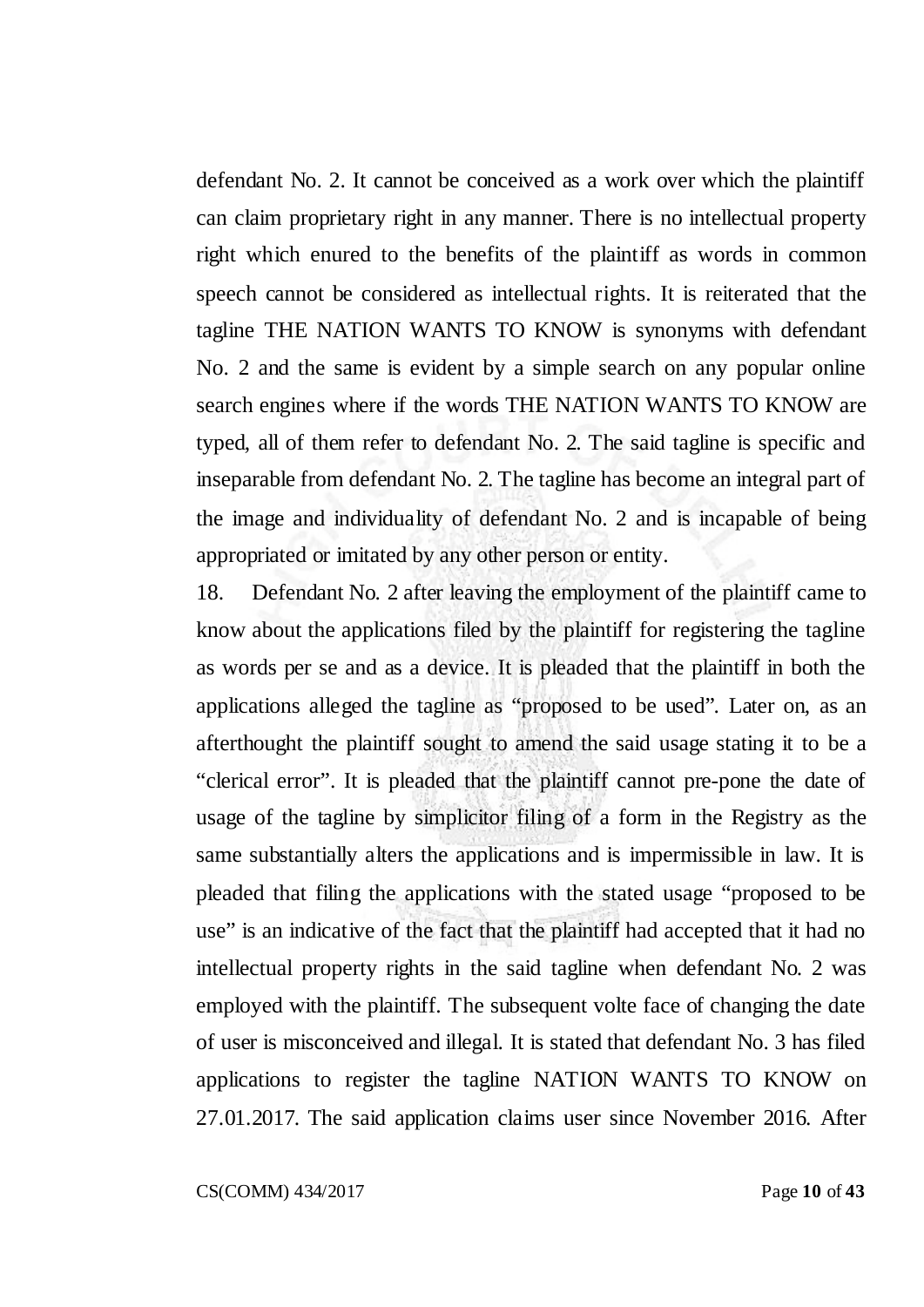resignation of defendant No. 2 from the services of the plaintiff in or around March 2017, defendant No. 2 got the tagline extensively advertised on various hoardings and boards which were erected to announce the launch of the new TV channel, namely, Republic TV. Since January 2017, the defendants have been extensively promoting the tagline to be used through a device in graphical form more particularly with defendant No.2.

19. Defendant No. 3 has also filed its written statement. It is stated that the present suit has been instituted as the channel launched by the defendants within a short span of time has stolen a march over the plaintiff's channel both in popularity and viewership. It is pleaded that the plaintiff has not sought any specific relief against defendant No. 2. The contentions and averments raised by defendant No. 2 in his written statement have been reiterated by defendant No. 3.

20. I have heard learned counsel for the plaintiff and learned senior counsel for the defendants. The parties have also filed their written submissions.

21. Learned counsel for the plaintiff has made the following submissions:

(i) It is pleaded that THE NEWSHOUR is a registered trade mark of the plaintiff in Class 35, Class 38 and Class 41 all dated 15.05.2014 in relation to programme title/news broadcast. It is pleaded that registration of the said trade mark THE NEWSHOUR and its THE NEWS HOUR formative trademarks is prima facie evidence of its validity under Section 31 of the Trade Marks Act, 1999. It is further stressed that no application for cancellation of the plaintiff's trade mark registration has been filed. Therefore, it is pleaded that an injunction restraining the defendants from using the trade mark NEWS HOUR per se or in combination with other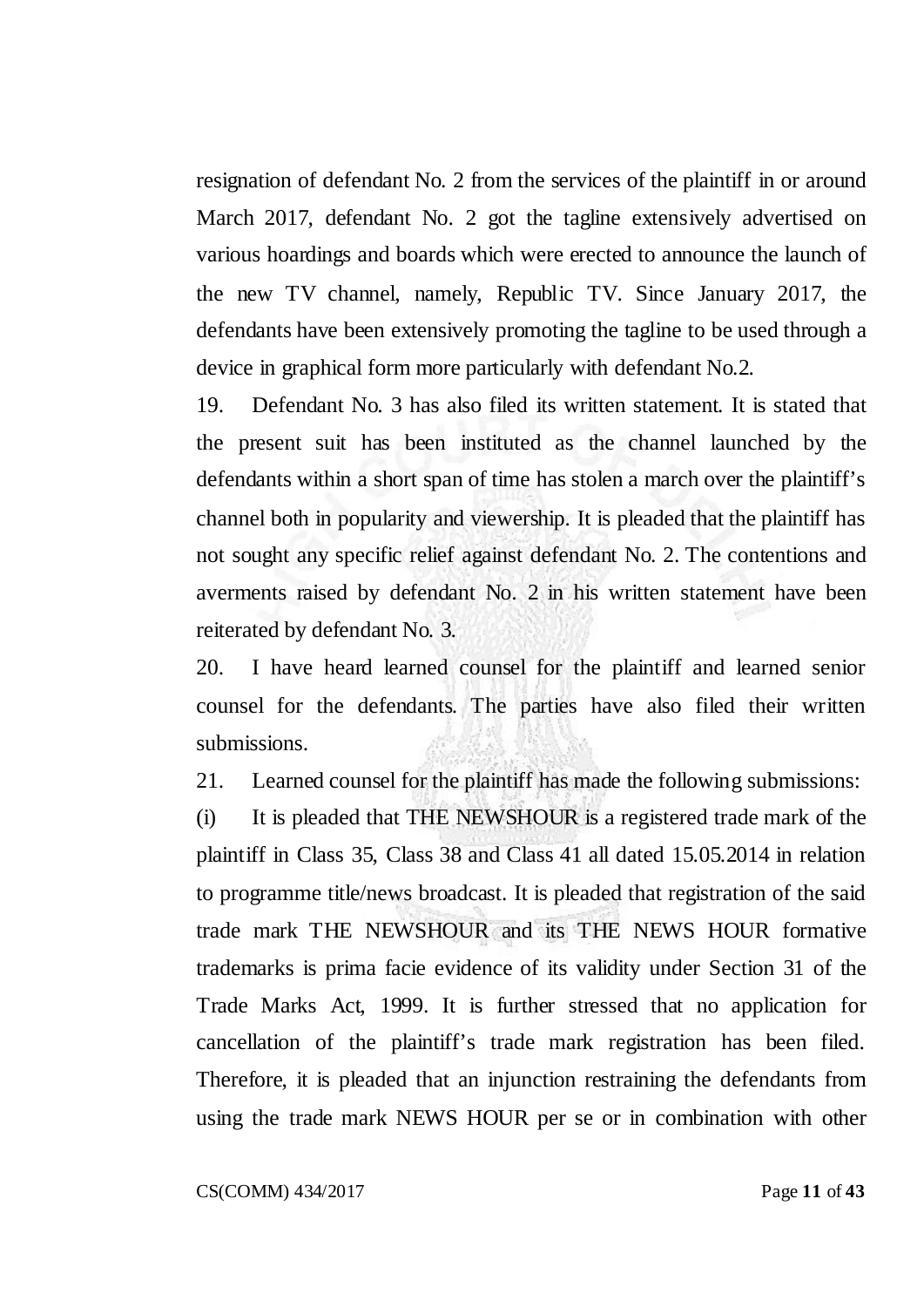words ought to be granted in favour of the plaintiff. It is further pleaded that the plaintiff has been using the trade mark THE NEWS HOUR as the title of its shows since 2006.

(ii) It is pleaded that in March 2017, the plaintiff came across the trade mark applications for the mark "ARNAB GOSWAMI'S NEWSHOUR", "ARNAB GOSWAMI'S NEWSHOUR 9", etc. The trade mark applications were filed by defendant No. 3 for the said trademarks on 20.03.2017 in Class 38 on a "proposed to be used" basis. It is stated that the trade mark ARNAB GOSWAMI'S NEWSHOUR contains the whole of the plaintiff's registered trade mark NEWSHOUR and that it is an established test of infringement that elements/matter added to a registered trade mark will not prevent its infringement. It is reiterated that the trade mark "NEWSHOUR" being a registered trade mark, in view of Sections 28 and 29 of the Trade Marks Act, it would follow that the defendants cannot use the said trade mark. The plaintiff relies upon the judgments of the Supreme Court in the case of *Kavi Raj Pandit Durga Dutt Sharma vs. N.P. Laboratories, AIR 1965 SC 980* and the judgment of a Coordinate Bench of this court in the case of *Procter & Gamble Co. Vs. Joy Creators & ors., 2011( 45) PTC 541 (Del.)*

(iii) It is further pleaded that the plaintiff's trade mark/tagline NATION WANTS TO KNOW (hereinafter referred to as NWTK) is based on distinctiveness, goodwill and reputation of the plaintiff on account of its use since 2006 for goods/services in relation to television broadcast. It is pleaded that defendant No.2 in its written statement admits that NWTK mark has acquired immense goodwill and reputation. The claim of the defendants is that the said goodwill and reputation is associated with him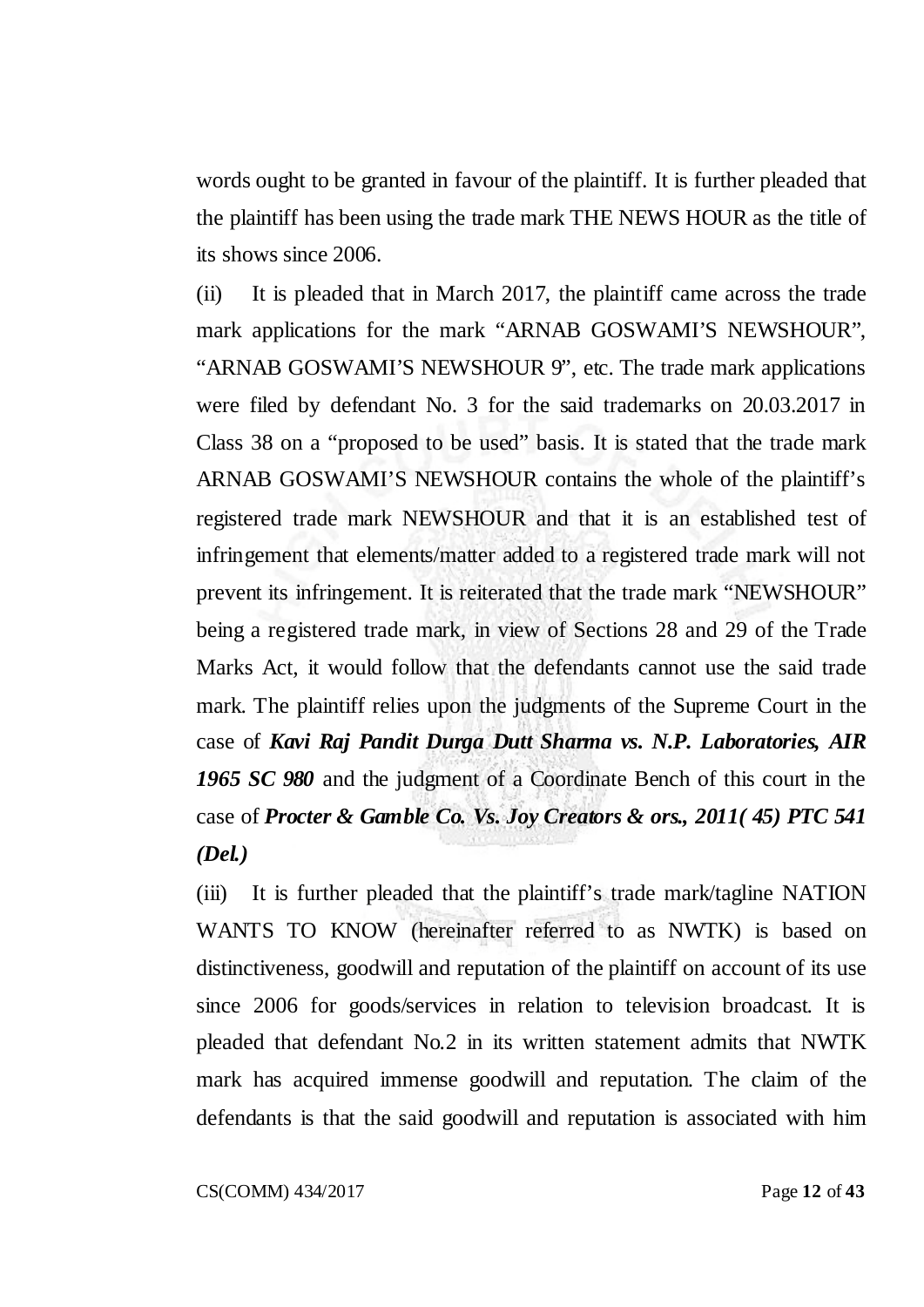and not the plaintiff. It is pleaded that this contention is misconceived. Defendant No. 2 was only an anchor while the entire show was a team work involving a team of editors, researchers, production control team, creative team and script writers. In fact in the programmes, the anchors' dialogues/comments are based on a script and promps are provided by the team working behind the camera through a teleprompter and an ear phone which is placed in the anchor's ear. Defendant No. 2 cannot claim credit for the said mark/tagline.

(iv) It is pleaded that there is likelihood of confusion and deception, if the defendants are permitted to use the tagline/trademark NWTK. It is pleaded that the defendants admit that NWTK mark is being used as a tagline. It is pleaded that the tagline is also a mark. Reliance is placed on the judgment of this court in the case of *Procter & Gamble Manufacturing (Tianjin) Co. Ltd. vs. Anchor Health & Beauty Care Pvt. Ltd., 2014 (59) PTC 421 (Del.)(DB).*

(v) It is further pleaded that as per the employment contract signed between defendant No. 2 and the plaintiff all intellectual property created, developed and used by defendant No. 2 in or on the channel including in relation to such programme exclusively belongs to the plaintiff. Accordingly, all intellectual property rights, goodwill and reputation in the trade mark/title/tagline in the NEWSHOUR and the NWTK belong to the plaintiff and the defendants cannot claim any right over it. Reliance is placed on clause 5 of employment agreement dated 31.05.2004 and clause 4 of the employment agreement dated 31.03.2005.

(vi) It is pleaded that the defendants plea that the trade mark/title NEWSHOUR and the tagline NWTK are generic and descriptive in nature is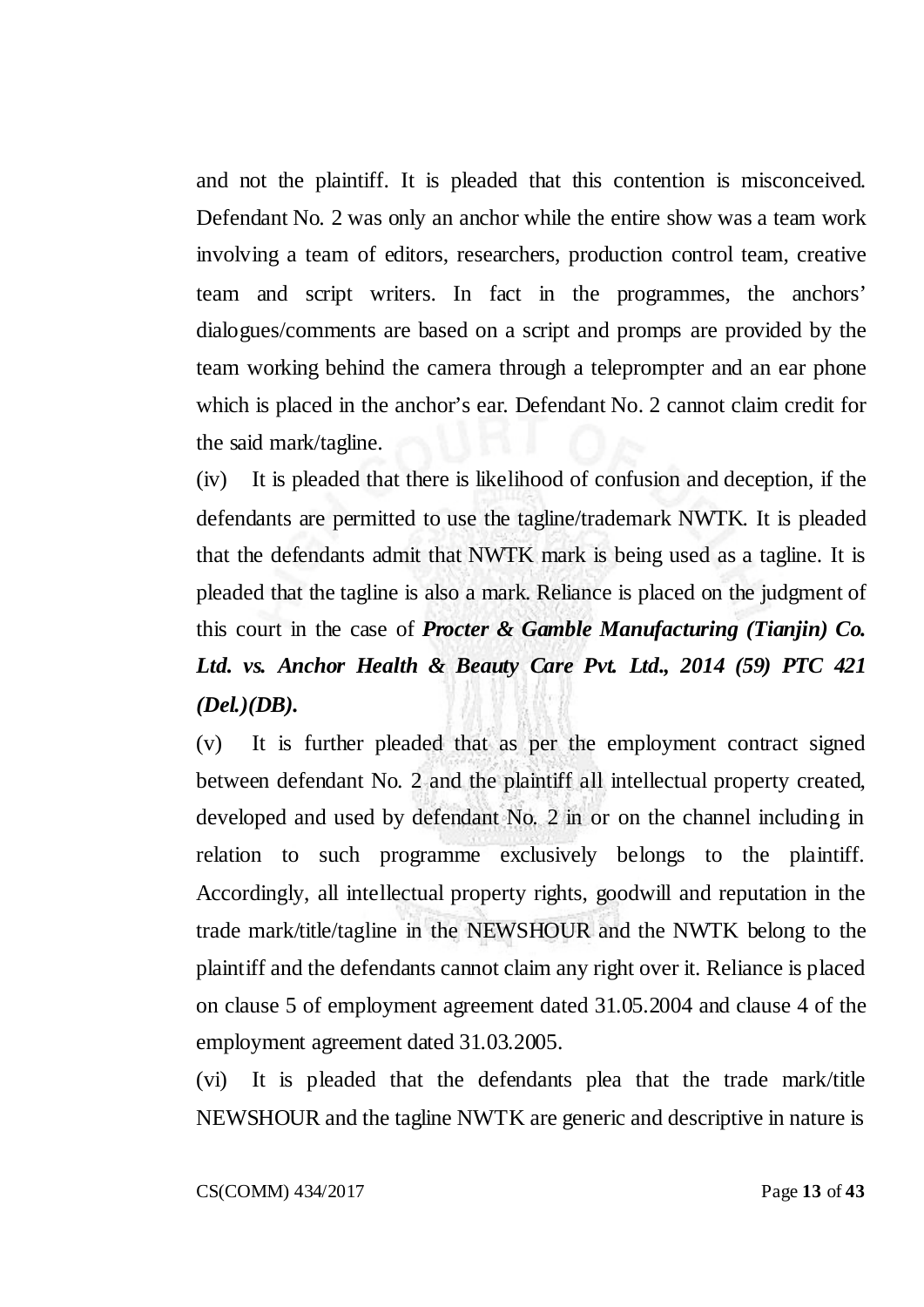a misplaced plea. It is pleaded that the trade mark/title/tagline have acquired a high degree of distinctiveness and secondary meaning on account of their long and continuous usage, aggressive promotion and marketing on various media and enormous goodwill and reputation acquired by the plaintiff. It is also pleaded that the tagline/trade mark NWTK does not indicate the kind, quality or characteristics of the services it is used for i.e. television broadcast and therefore, it cannot be said to be descriptive. Reliance is again placed on the judgment of the Division Bench of this court in the case of *Procter & Gamble Manufacturing (Tianjin) Co. Ltd. vs. Anchor Health & Beauty Care Pvt. Ltd., (supra)*.

(vii) It is further pleaded that the defendants cannot be permitted to approbate and reprobate. The defendants themselves have claimed proprietary rights in the subject trade mark/title/tagline NEWSHOUR and NWTK by filing trade mark applications. The defendants cannot be permitted to approbate and reprobate before the courts of law. They are precluded from alleging that the subject marks are generic or descriptive.

(viii) Regarding the plea of the defendants that that this suit is barred on account of the doctrine of *Res Sub Judice*, it has been pleaded that the previous suit being CS(COMM) 370/2017 is a suit for breach of the contract of employment as the defendants during employment of the plaintiff had taken away stories/material in the form of audio conversations/recordings without knowledge and consent of the plaintiff and was dishonestly converting it for his own use on the channel "The Republic TV". The present suit in contrast is a suit for infringement of trade mark/passing off/dilution/blurring, etc. Therefore, the subject matter of the present suit is different from the previous suit. Further, the cause of action for filing of the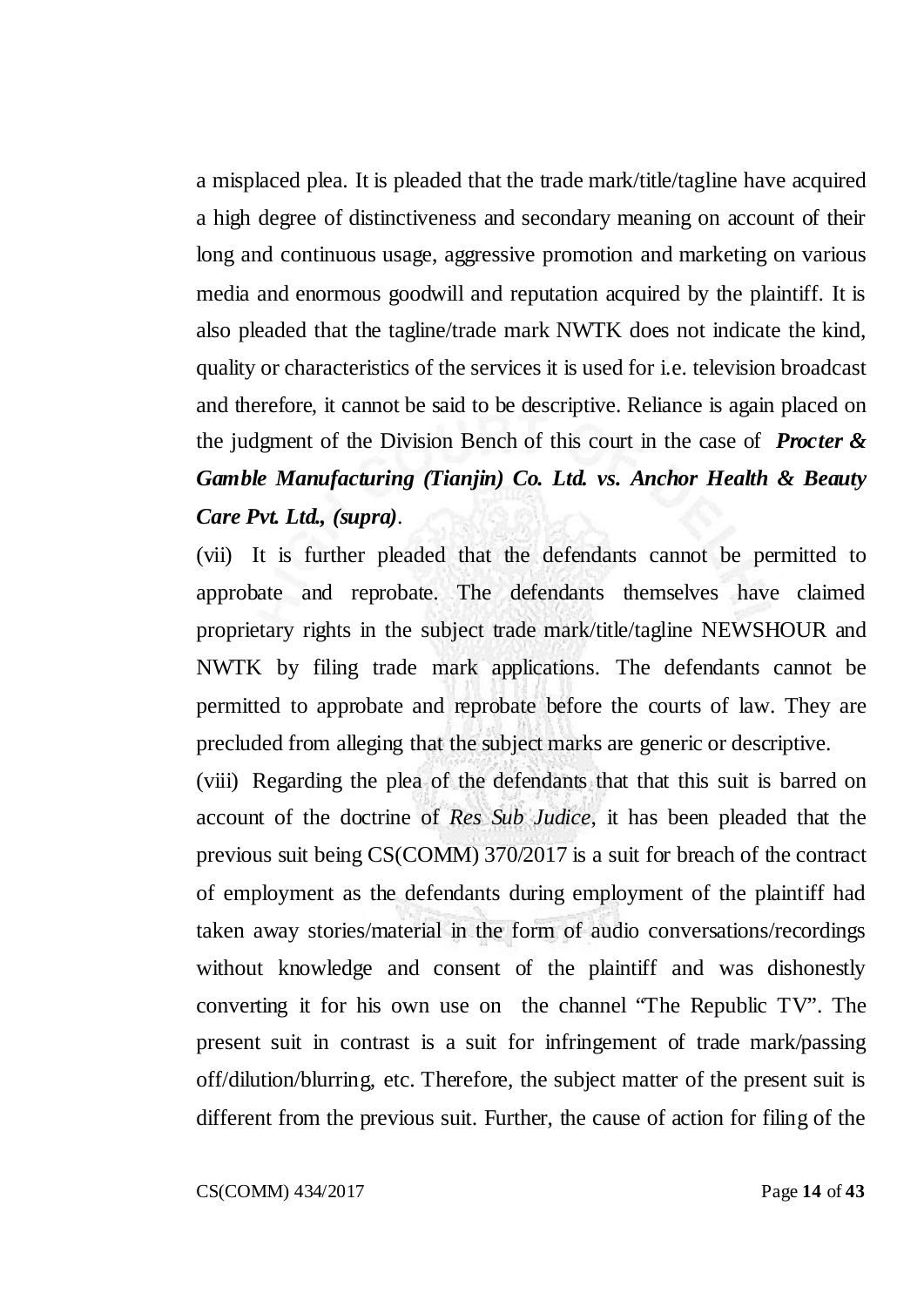previous suit as well as the present suit are on different footings. It is reiterated that in the earlier suit, defendant No. 2 had made a statement that he has no intentions of violating the employment agreement. It is pleaded that defendant No. 2 has breached the said undertaking given to the court.

22. Learned senior counsel for the defendants has pleaded as follows:-

(i) He has strenuously urged that the present suit is barred by the principles of *Res Sub Judice*. It is pleaded that the matter in issue in the present suit is also directly and substantially an issue in the previous suit filed by the plaintiff being CS(COMM) 370/2017 that was instituted on 17.05.2017. The plaintiff was aware of the trade mark applications filed by the defendants in March 2017 and omitted to sue/relinquished the claims deliberately in the previous suit. In the absence of any leave of this court under Order II Rule 2 CPC is attracted and the present suit is not maintainable.

*(ii)* It is further pleaded that the viewers of the plaintiff's and the defendants' news channels are well informed and literate persons and can never confuse between the shows aired on the respective channels of the plaintiff and defendants. Reliance is placed on the judgment of the Division Bench of this court in the case of *Cadila Healthcare Limited v. Gujarat Cooperative Milk Marketing Federation Ltd., ILR (2010) II Delhi 85.*

*(iii)* It is also pleaded that THE NEWSHOUR mark comprises of generic words and is widely used by news channels and websites in India and abroad. It has been urged that NEWSHOUR is descriptive in the news industry being a common term and its likening to news is unmistakable. There is nothing inherent in it. It is alleged that everybody uses the said mark NEWSHOUR. Reliance is placed on Section 9 and 11 of the Trade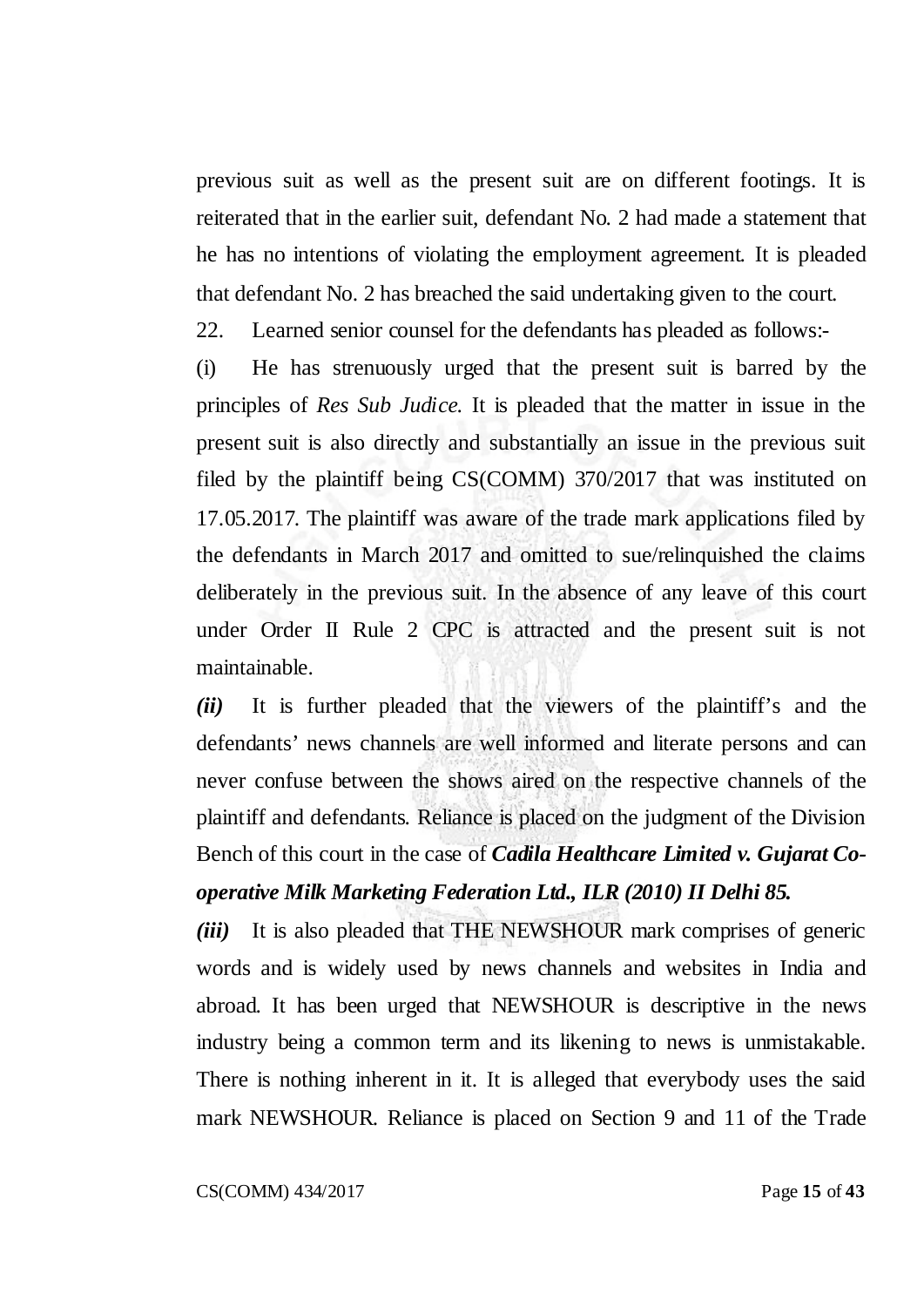Marks Act. Learned senior counsel relied upon various examples pertaining to use of the mark "THE NEWSHOUR". It is also pleaded that BBC also uses NEWSHOUR. Hence, there cannot be any passing off of the mark NEWSHOUR.

(iv) It is further stated that the defendants' mark with addition of prefixes or suffixes with NEWSHOUR is not deceptively similar to the alleged registered mark of the plaintiff. The plaintiff's mark lacks distinctiveness and has been wrongly registered. Liberty is sought to challenge the said registered mark in the written statement filed. The defendants seek to use the combination of NEWSHOUR-Arnab Goswami's Newshour, Arnab Goswami's Newshour 9, Arnab Goswami's Newshour 10, Arnab Goswami's Newshour Sunday, etc.

(v) It is pleaded that the expression NWTK and the tagline is not registered in favour of the plaintiff. The relief against alleged infringement is hence not sustainable. Claim for passing off is also untenable as there is no misrepresentation by the defendants to its viewers which is calculated to injure the plaintiff's business/goodwill and no damage has been caused to the plaintiff.

(vi) It is further stated that the tagline NWTK has become synonyms and exclusive to defendant No. 2 due to it standalone and past usage. It was a distinctive tool of news dispensation used by defendant No. 2. The tagline is an integral part of defendant No.2's image and inseparable from his individuality. The said tagline was never associated with the plaintiff. It was associated with defendant No. 2 and its personality. It has been pointed out that if one were to do a search on google search, yahoo search, facebook or twitter, the tagline NWTK is referred only to defendant No. 2. Reliance is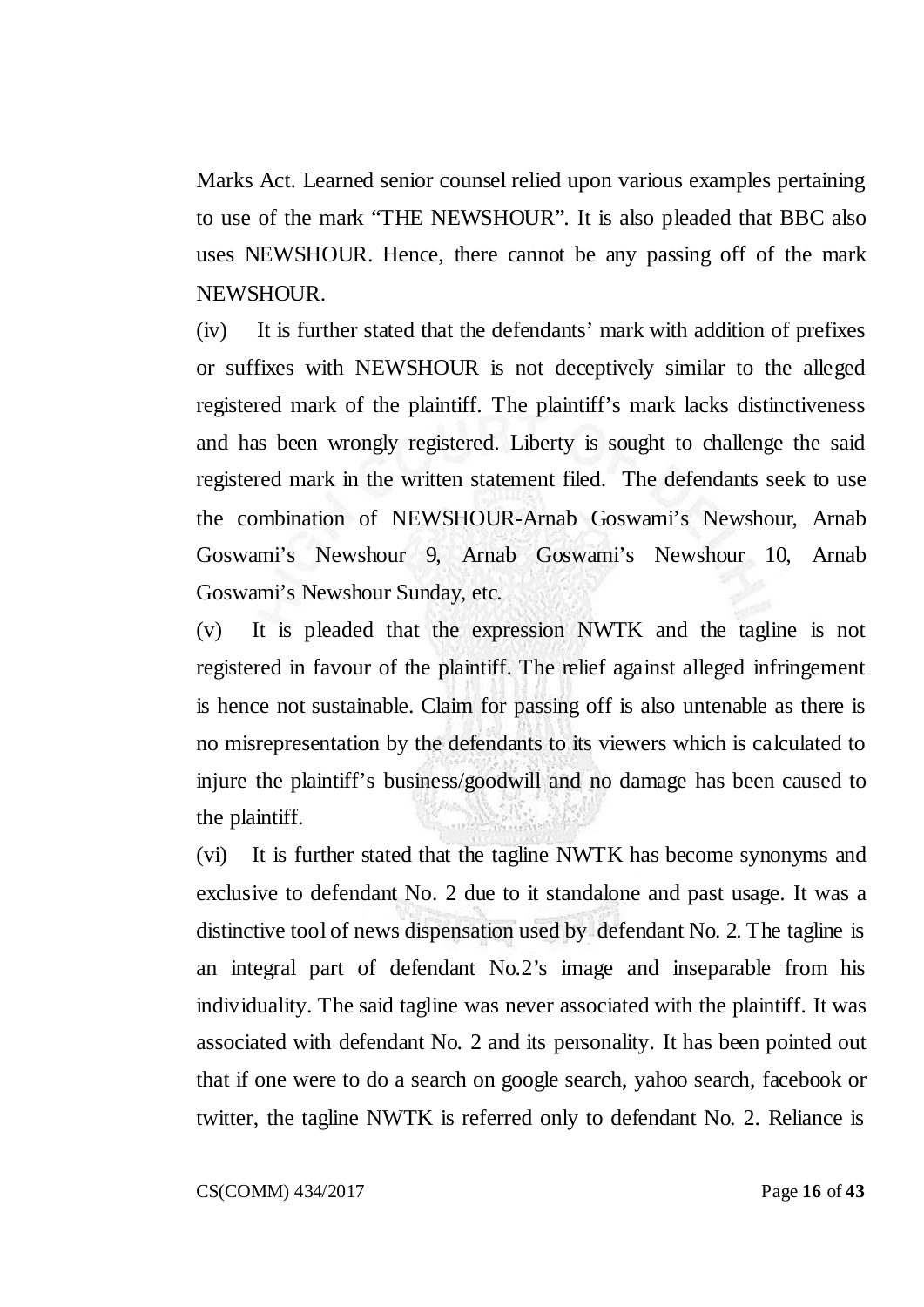also placed on a book written by Mr.Rajdeep Sardesai titled as "2014 The Election that changed India' which refers to Arnab's NWTK. It is reiterated that the plaintiff has not filed any material to show that it has acquired goodwill or reputation in relation to the tagline. There is nothing on record which would even remotely suggest that people associate the tagline with the plaintiff.

(vii) It is further pleaded that the use of the tagline by defendant No.2 was never pre-planned/scripted. It was used as words of common speech for which there is no intellectual property rights which enured to the plaintiff. It is a spontaneous and creative expression coined by defendant No.2. It is reiterated that the tagline NWTK is not a trade mark and only a part of the speech. Reliance is placed on Section  $2(1)(z)(b)$  of the Trade Marks Act to state this NWTK is not a trade mark.

(viii) It is further stated that defendant No. 2 after resigning from the plaintiff's employment on 18.11.2016 filed the trade mark applications on 27.01.2017 seeking registration of the tagline as a device wherein usage was claimed from November 2016. Defendant No. 2 decided to nurture the said tagline by advertising it on hoardings and filing above applications and commencing a show in its name on 24.06.2017.

(ix) It is also pointed out that the plaintiff filed a trade mark application on 17.12.2016 for the usage of NWTK on a "proposed to be used" basis. It is clear that the plaintiff accepted that there were no intellectual property rights which subsisted in the tagline. Later on, the applications were amended by changing the date of usage to 31.01.2006 as an afterthought to better its claim. It is stated that there is nothing on record to show that the plaintiff was using the tagline since 31.01.2006. The amendment to the application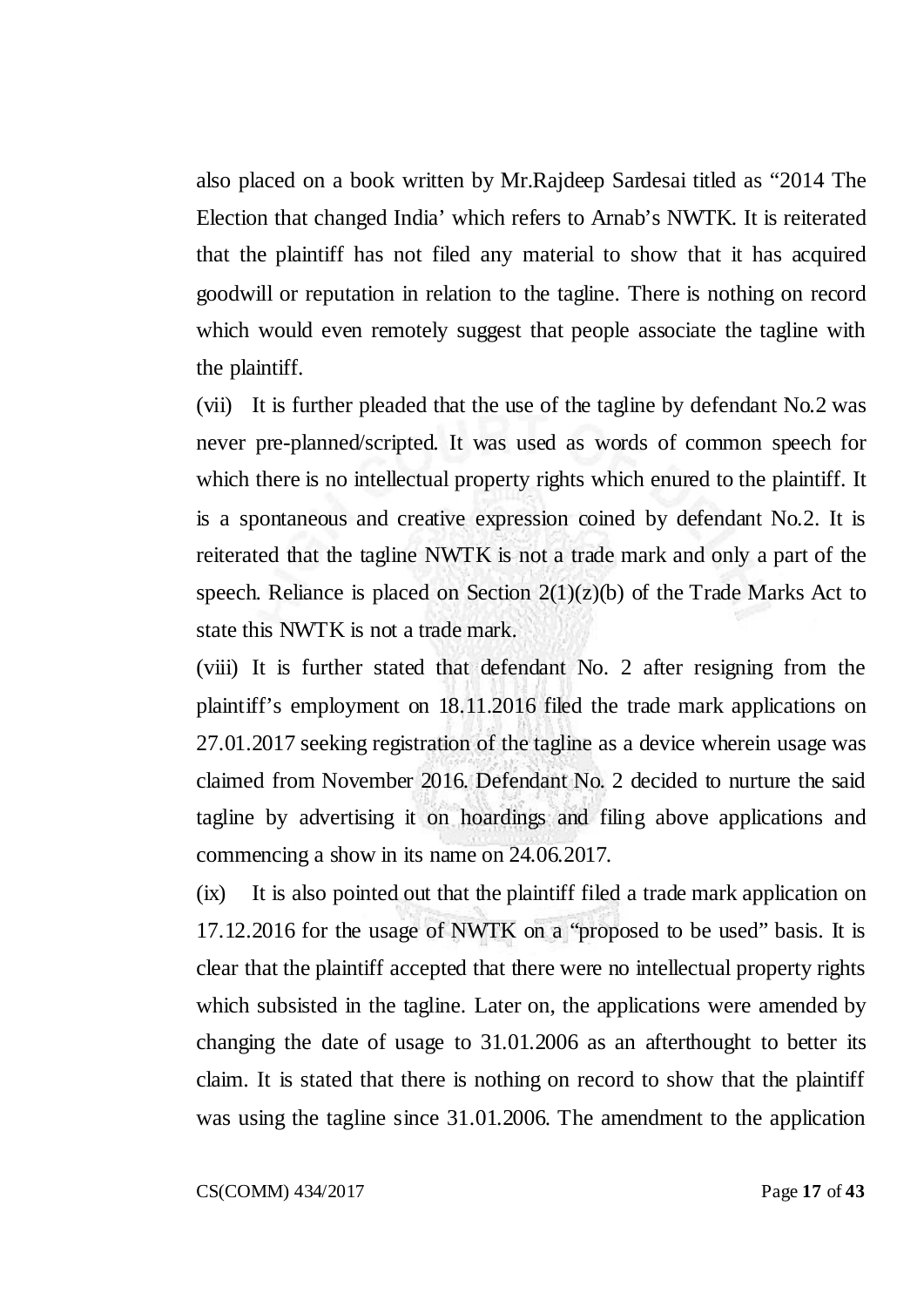seeking change of date of user is illegal and hit by Rule 37 of the Trade Marks Rules 2017.

(x) It is further pleaded that none of the documents adduced by the plaintiff indicate a connection to any goods or services/plaintiff's news channel. The phrase was used only to pose questions during interviews or while presenting news.

(xi) It is further pleaded that the tagline NWTK and the mark NEWHOUR are not governed by the employment contract between the plaintiff and defendant No. 2. These are not trademarks to which the plaintiff has any right.

23. I may first deal with the preliminary objection raised by the defendants that the present suit is barred by the principle of *Res Sub Judice.* This plea has been taken stating that the matter in the present suit is directly and substantially in issue in the previous suit filed by the plaintiff being CS (COMM) 370/2017.

24. I may have a look at the earlier suit filed by the plaintiff. The earlier suit being CS(COMM) 370/2017 has been filed as a suit for permanent and mandatory injunction. The reliefs prayed in the said suit are as follows:-

"a. Pass a decree of permanent injunction in favour of the Plaintiff and against the Defendants, its employees, assigns, nominees, etc. restraining the Defendants, its employees, assigns, nominees, etc. all other persons acting on its behalf from using or causing to use intellectual properties of the Plaintiff, disclosing/using the confidential information of the Plaintiff and broadcasting or causing to broadcast such intellectual properties, confidential information and/or confidential/secret audio and video recordings pertaining to the Plaintiff, its management, senior officers, Directors, and/or other employees;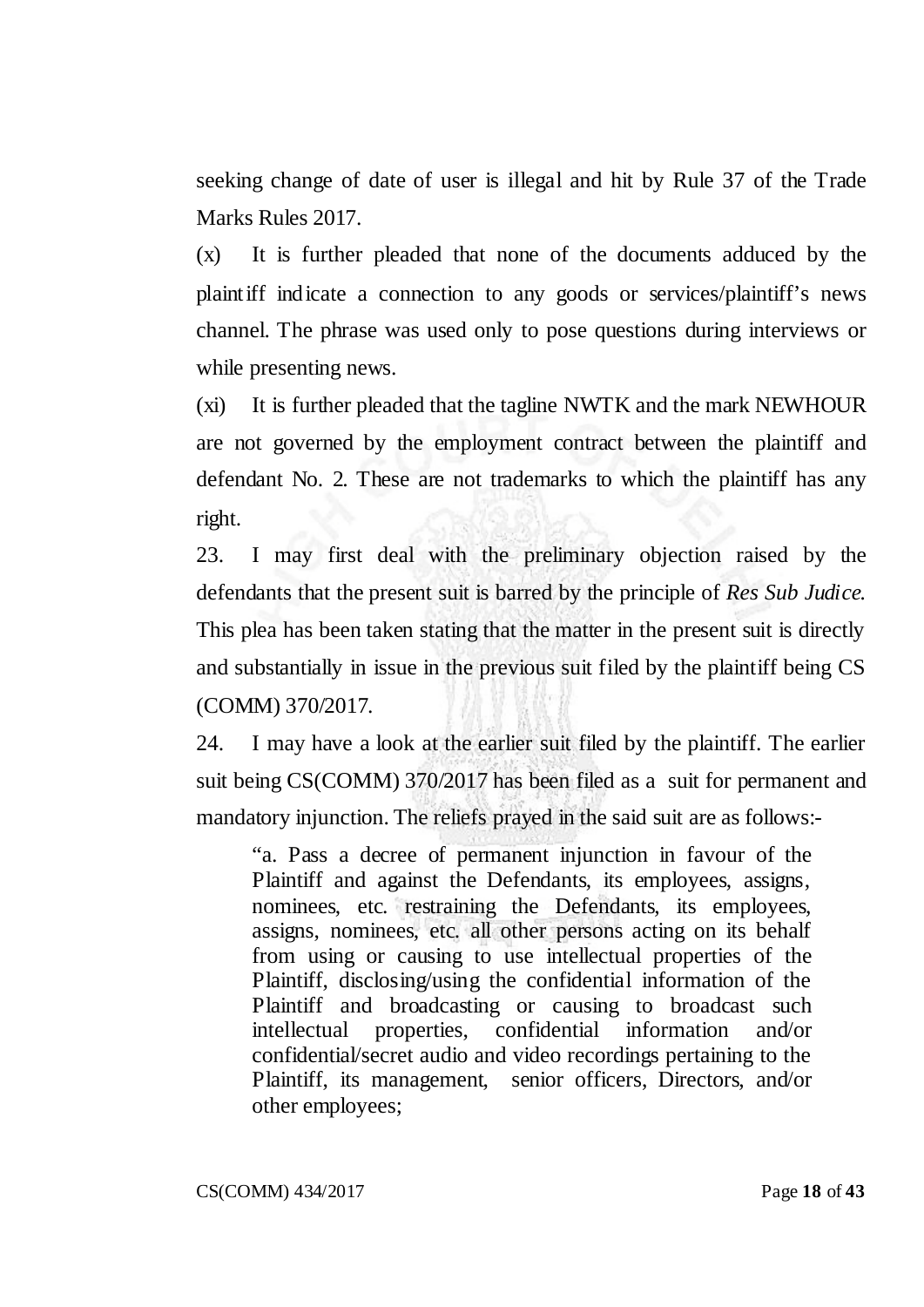b. Pass a decree of mandatory injunction in favour of the Plaintiff and against the Defendants, its employees, assigns, nominees, etc. directing the Defendants, its employees, assigns, nominees, etc. all other persons acting on its behalf to handover intellectual properties of the Plaintiff, the confidential information of the Plaintiff, confidential/secret audio and video recordings pertaining to the Plaintiff, its management, senior officers, Directors, and/or other employees;"

25. The present suit is filed seeking the following reliefs:-

"(a) Pass a decree of permanent injunction in favour of the Plaintiff and against the Defendants permanently restraining the Defendants, their directors, agents, officers, employees, cable operators, multi system operators, direct to home operators and all such other persons associated with the Defendants from adopting and using the trade mark/title/tagline NEWSHOUR or any other trade marks/titles/taglines either by itself or comprising "NEWSHOUR" as a part thereof amounting to infringement of Plaintiff's registered trade mark as enumerated above in the plaint including dilution;

(b) Pass a decree of permanent injunction in favour of the Plaintiff and against the Defendants permanently restraining the Defendants, their directors, agents, officers, employees, cable operators, multi system operators, direct to home operators and all such other persons associated with the Defendants from adopting and using the trade marks/titles/taglines NEWSHOUR, NATION WANTS TO KNOW or any other trade marks/titles/taglines either by itself or comprising of NEWSHOUR, NATION WANTS TO KNOW or any derivatives or combinations thereof or any other deceptively similar trade marks/titles/taglines of the Plaintiff and its channel Times Now on their television channel Republic TV, its website, i.e. www.republicworld.com or on any other website/medium or channel in any manner whatsoever amounting to passing off of the Defendants' business/services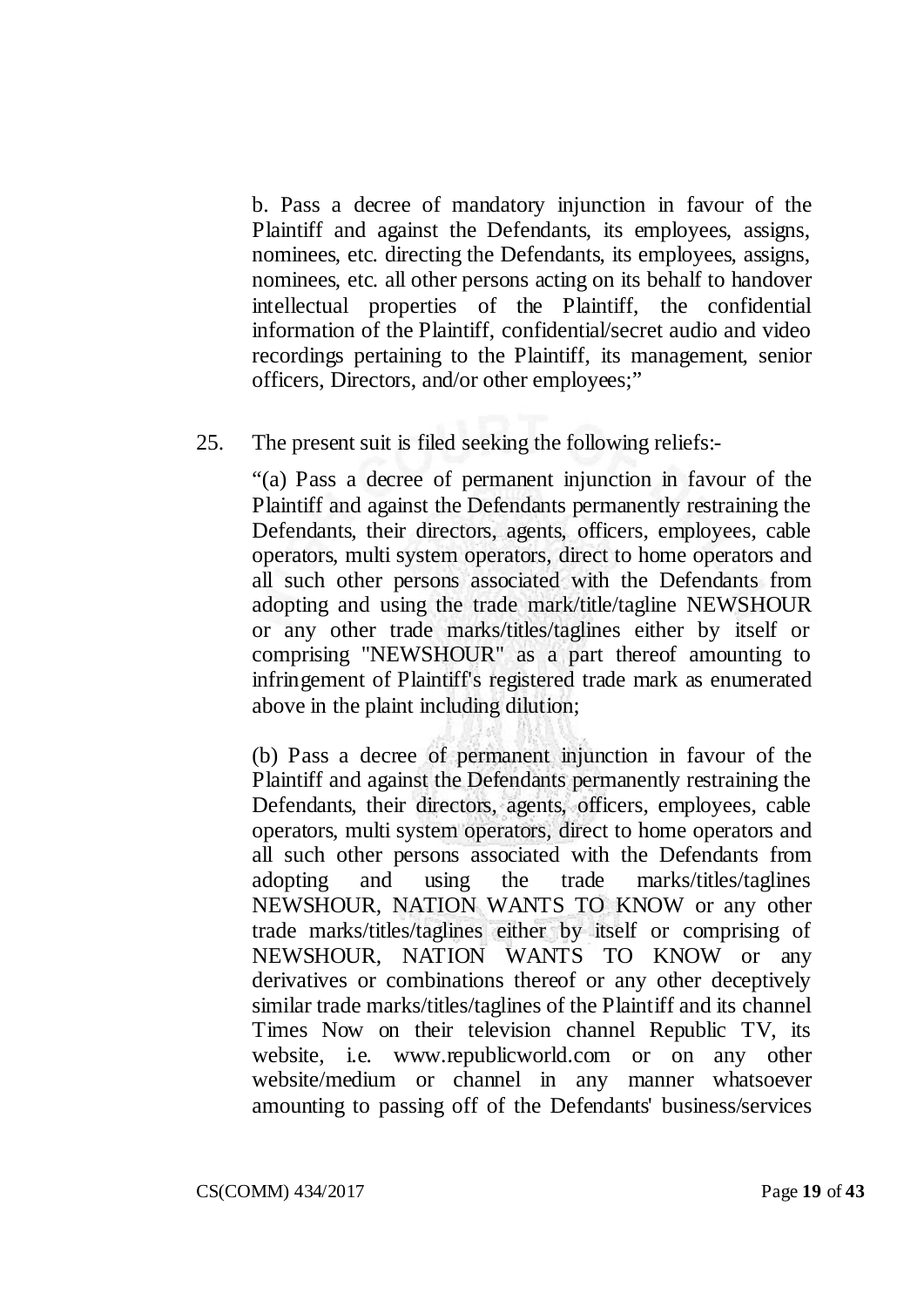for those of the Plaintiff;

(c) Pass a decree of delivery up in favour of the Plaintiff and against the Defendants directing the Defendants to deliver up all the impugned articles and items that have upon it, mark that is identical/deceptively similar to that of the Plaintiffs' trade marks/ titles/taglines or any other material infringing the rights of the Plaintiffs, lying in the possession of the Defendants and their principal officers, directors, agents, franchisees, servants etc.;

(d) Pass a decree of rendition of accounts in favour of the Plaintiff and against the Defendants directing the Defendants to render all accounts of profits illegally earned by the Defendants on account of their infringing activities and a decree for the amount ascertained by this Hon'ble Court be passed against the Defendants and in favour of the Plaintiffs; and/or

(e) Pass a decree directing the Defendants to pay a sum of Rs.1,00,00,000/- towards damages to the Plaintiffs;"

26. What clearly follows is that the earlier suit being CS(COMM) 370/2017 is filed by the plaintiff seeking the relief of injunction to restrain the defendants from using the intellectual properties of the plaintiff. The grievance was that defendant No. 2 herein and other defendants have wilfully and deliberately converted for their own use and for airing on Republic TV, the intellectual property of the plaintiff channel. In contrast, as is apparent from the prayer clause of the present suit, the present suit is filed to restrain the defendants from infringing the registered trade mark of the plaintiff 'NEWS HOUR and to restrain the defendants from using the mark/title/tagline 'NATION WANTS TO KNOW' in a manner which tentamounts to passing off of the defendants business /services as those of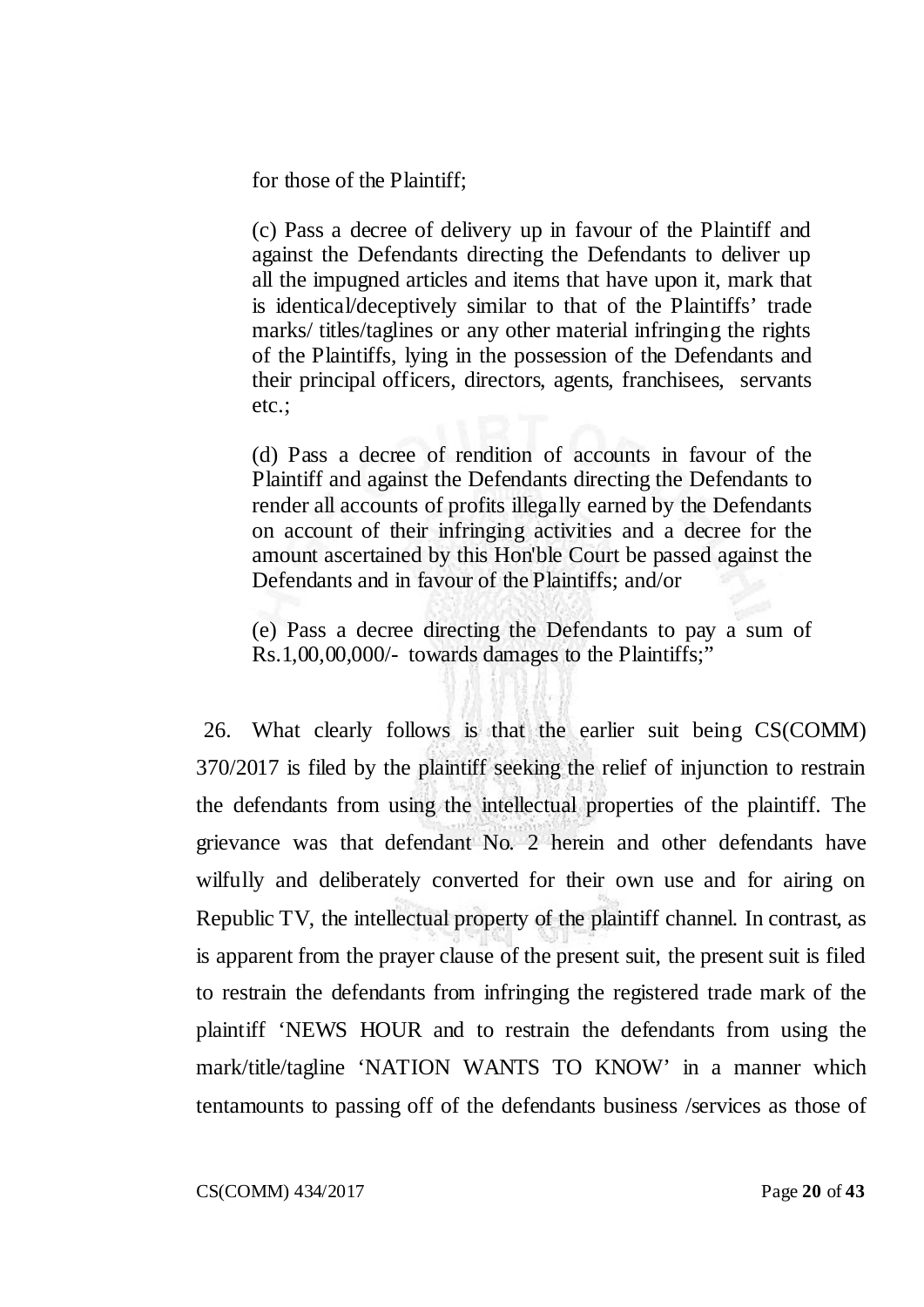the plaintiff.

27. Order 2 Rule 2 CPC reads as follow:-

"2. Suit to include the whole claim.—

(1) Every suit shall include the whole of the claim which the plaintiff is entitled to make in respect of the cause of action; but a plaintiff may relinquish any portion of his claim in order to bring the suit within the jurisdiction of any Court.

(2) Relinquishment of part of claim.—Where a plaintiff omits to sue in respect of, or intentionally relinquishes, any portion of his claim, he shall not afterwards sue in respect of the portion so omitted or relinquished.

(3) Omission to sue for one of several reliefs.—A person entitled to more than one relief in respect of the same cause of action may sue for all or any of such reliefs; but if he omits, except with the leave of the Court, to sue for all such reliefs, he shall not afterwards sue for any relief so omitted."

28. Hence, a plaintiff is bound to include the whole of the claim which he is entitled to make in respect of the "cause of action". Where a plaintiff omits to sue in respect of any portion of his claim, he shall not claim thereafter for the portion so omitted and relinquished.

29. What is a cause of action? The Supreme Court in the judgment which was cited by the defendants i.e. *Virgo. Industries (Eng.) P. Ltd. vs. Venturetech Solutions P. Ltd., 2013 (1) SCC 625* defined a "cause of action" as follows:-

"11. The cardinal requirement for application of the provisions contained in Order 2 Rules 2(2) and (3), therefore, is that the cause of action in the later suit must be the same as in the first suit. It will be wholly unnecessary to enter into any discourse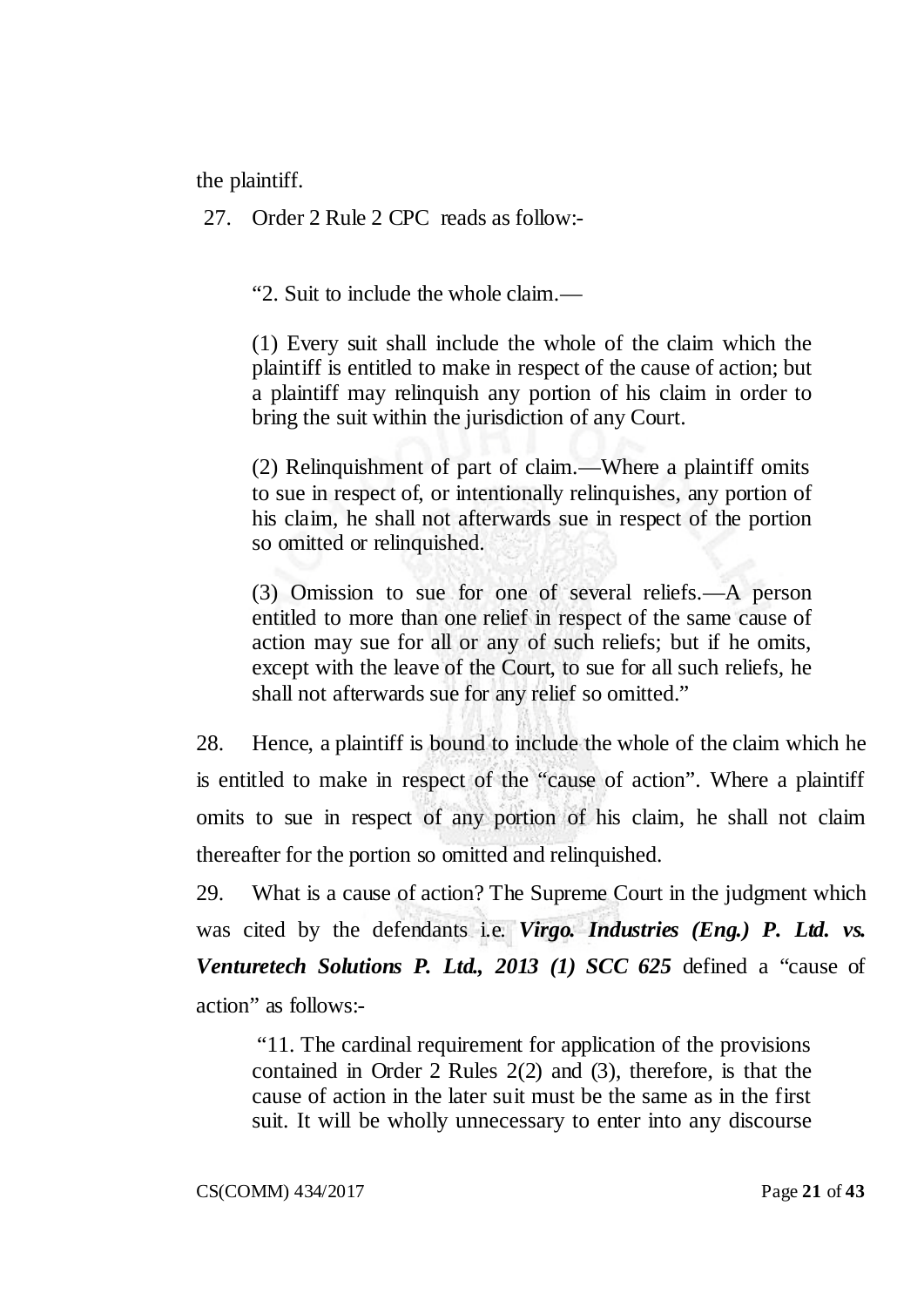on the true meaning of the said expression i.e. cause of action, particularly, in view of the clear enunciation in a recent judgment of this Court in *Church of Christ Charitable Trust and Educational Charitable Society* v. *Ponniamman Educational Trust* [(2012) 8 SCC 706 : (2012) 4 SCC (Civ) 612] . The huge number of opinions rendered on the issue including the judicial pronouncements available does not fundamentally detract from what is stated in *Halsbury's Laws of England* (4th Edn.). The following reference from the above work would, therefore, be apt for being extracted hereinbelow:

Cause of action' has been defined as meaning simply a factual situation existence of which entitles one person to obtain from the Court a remedy against another person. The phrase has been held from the earliest time to include every fact which is material to be proved to entitle the plaintiff to succeed, and every fact which a defendant would have a right to traverse. 'Cause of action' has also been taken to mean that particular action on the part of the defendant which gives the plaintiff his cause of complaint, or the subject-matter of grievance founding the action, not merely the technical cause of action."

30. A cause of action includes every fact which is material to be proved to entitle the plaintiff to succeed.

31. As noted above, prima facie the earlier suit filed is based on the cause of action of infringement of intellectual property right whereas the present suit is based on infringement of trade mark and seeking appropriate relief pertaining to passing off of the trademark/tagline NATION WANTS TO KNOW. The facts that the plaintiff has to prove for relief in the first suit are prima facie different from the facts that are to be proved in the second suit. Prima facie, it is not possible to conclude that the present suit is barred by the principle of *Res Sub Judice*.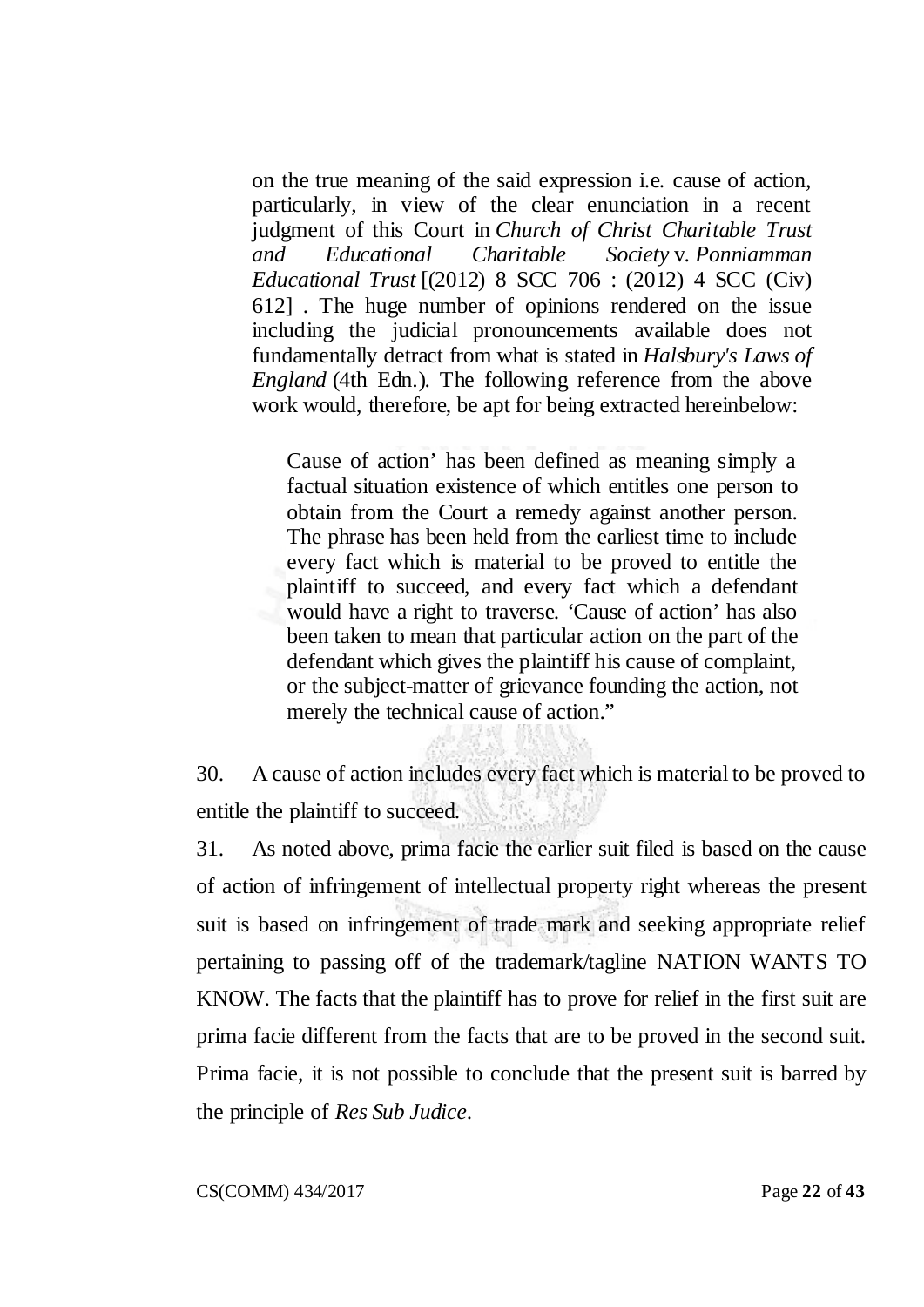32. I will now deal with the first relief sought by the plaintiff, namely, an interim injunction to restrain the defendants from adopting or using the trade mark/title 'NEWS HOUR'. The plaintiff states that the programme 'THE NEWS HOUR' which pertains to discussions, panel discussions, debates on current topics was launched in 2006. It is a registered trade mark and has been in continuous use since 2006. The said trade mark has been registered under Classes 16, 35, 38 and 41 on 15.05.2014 with user claimed since 31.01.2006. Hence, as per the plaintiff being the proprietor of the trade mark NEWS HOUR it has a statutory right to exclusive use thereof in India.

33. The defendants, it is pleaded by the plaintiff, have filed the trade mark application for registration of the mark ARNAB GOSWAMI'S NEWS HOUR, ARNAB GOSWAMI'S NEW HOUR SUNDAY, etc. It is stated that the application to register the mark NEWS HOUR with its prefixes and suffixes has been made on a proposed to be used basis. It is claimed by the plaintiff that the defendants have sought to incorporate and usurp the most dominating feature of the registered mark of the plaintiff NEWSHOUR and are using various combinations like THE NEWSHOUR, THE NEWSHOUR DEBATE, NEWSHOUR WITH ARNAB GOSWAMI, NEWSHOUR WITH ARNAB GOSWAMI 9, etc. It is pleaded that the said acts of the defendants tentamount to infringement of the trade mark of the plaintiff. They also amount to passing off of the said trademarks on account of the confusion and deception.

34. In contrast the defendants plead that the mark NEWS HOUR is a generic word and is widely used by different news channels and websites in India and abroad. It is pleaded that NEWS HOUR is descriptive in the news industry being a common term. Reliance is placed on Sections 9 and 11 of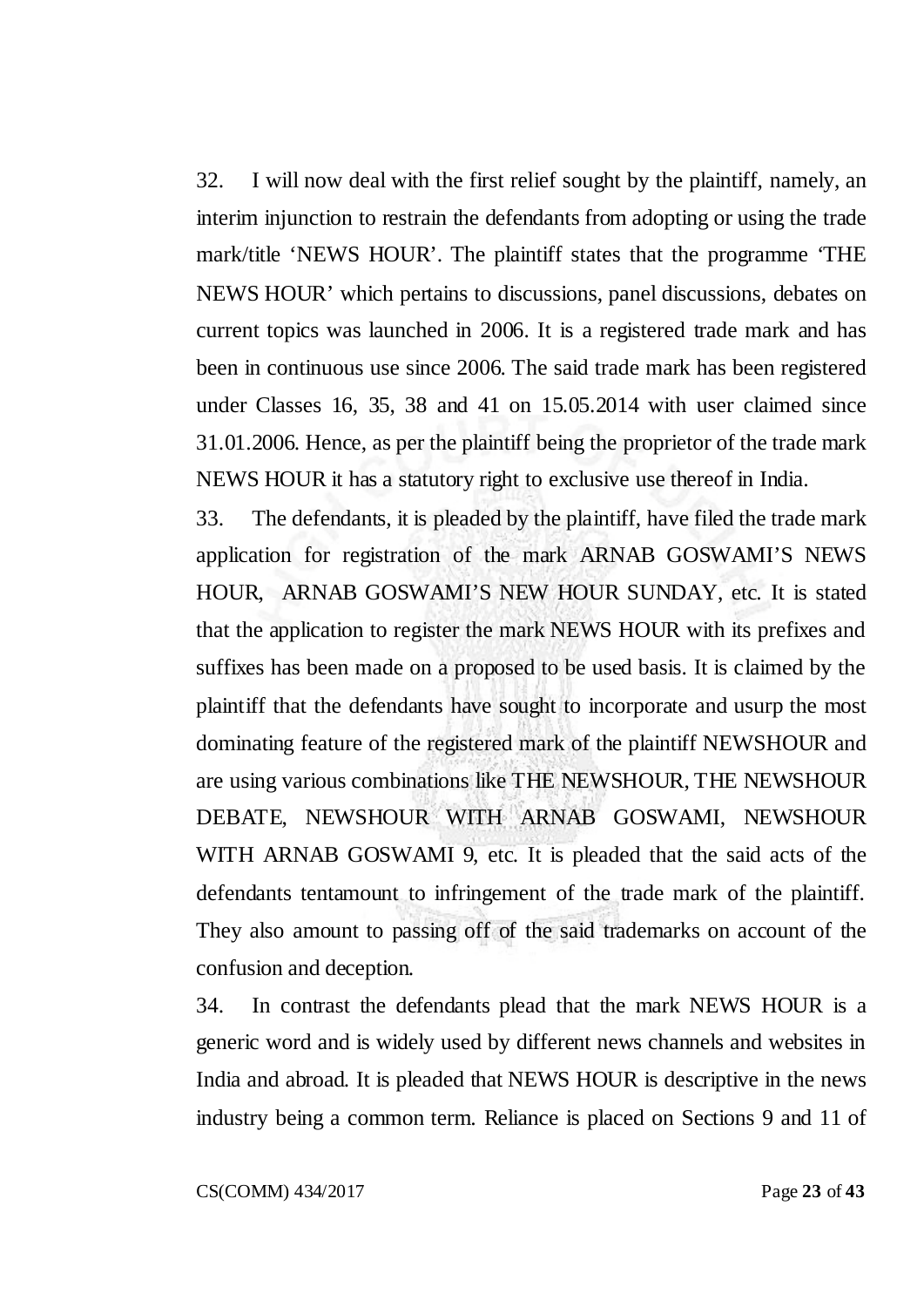the Trade Marks Act, 1999 to plead that it is a descriptive word and does not deserve any protection from this court. The defendants have relied upon the judgment of this court in the case of *Cadila Healthcare Limited v. Gujarat* 

# *Co-operative Milk Marketing Federation Ltd. (supra).*

35. The undisputed facts show that the mark NEWS HOUR is a registered trade mark prima facie used by the plaintiff since 2006.

36. I may first deal with the plea of the defendants that the said mark is generic and is widely used by news channels and websites in India and abroad.

37. The defendants have relied on the judgment of the Division Bench of this court in the case of *Cadila Healthcare Limited v. Gujarat Co-operative Milk Marketing Federation Ltd., (supra)*. That was a case where the plaintiff had filed a suit for injunction to restrain the defendants from using the trade mark 'Sugar Free'. On the facts, the Division Bench of this court had held as follows:-

"14. In consonance with the above view we are also not in a position to agree with the appellant that the word Sugar Free' has become so distinctive of the sugar substitute and has acquired such a secondary meaning in the sugar substitute market that it cannot refer to any other food product except the appellant's sugar substituted product labelled Sugar Free'. There cannot be any doubt that the word sugar free is not inherently distinctive and is clearly descriptive in nature. In fact, the word Sugar Free in essence clearly only describes the characteristics of the appellant's product and therefore, cannot afford it the protection sought in the plaint by restraining the respondent from using the phrase sugar free'. Sugar Free', prima facie has not attained any distinctiveness, as alleged by the appellant outside the field of sugar substitute artificial sweeteners and the appellant would not be entitled to exclusively claim the user of the expression sugar free' in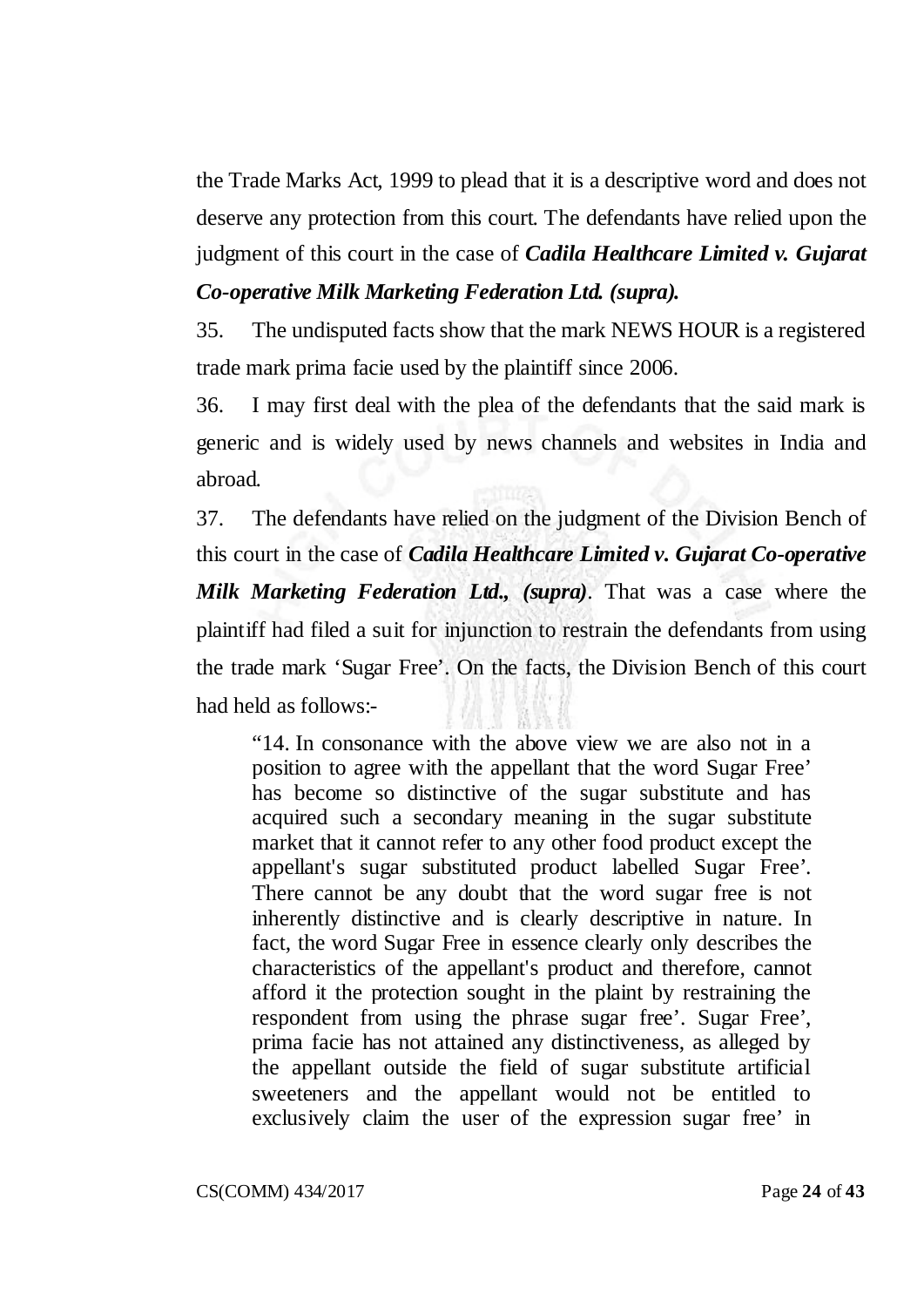respect of any product beyond its range of products and the respondent cannot be restrained from absolutely using the expression Sugar Free', particularly in the descriptive sense. A mere descriptive usage of the expression Sugar Free' by the respondent may thus blunt the edge of claim of distinctiveness by the appellant. However, we make it clear that if any party enters into the domain of artificial sweeteners with the trademark Sugar Free' the appellant may have a just cause in seeking restraint."

38. Hence, it was in those facts of the case regarding an action for passing off that the court came to a conclusion that the word 'Sugar Free' only describes the characteristics of the product and the mark is not inherently distinctive and is clearly descriptive and cannot afford it protection as is sought. The said judgment was on the facts of the case and does not help the case of the defendants.

39. I may look at some of the other judgments also in this regard. Reference may be had to a judgment of this court in the case of *Living Media India Ltd. & Anr. Vs. Alpha Dealcom Pvt. Ltd. & Ors., (2016) 227 DLT 681*. That was a case in which the plaintiff was the publisher and owner of the news magazine 'India Today'. The defendant's impugned mark was 'National Today'. The plaintiff's trade mark 'India Today' was a registered mark. The court held as follows:-

"19**.** The law demands closer scrutiny, when it comes to the use of common words (such as TODAY), that are descriptive (or semi-descriptive) of the services or goods offered by the service provider or trader. This reluctance was best described in *Joseph Crosfield & Sons Ltd., In re* [(1910) 1 Ch 130] "Wealthy traders are habitually eager to enclose part of the great common of the English language and to exclude the general public of the present day and of the future from access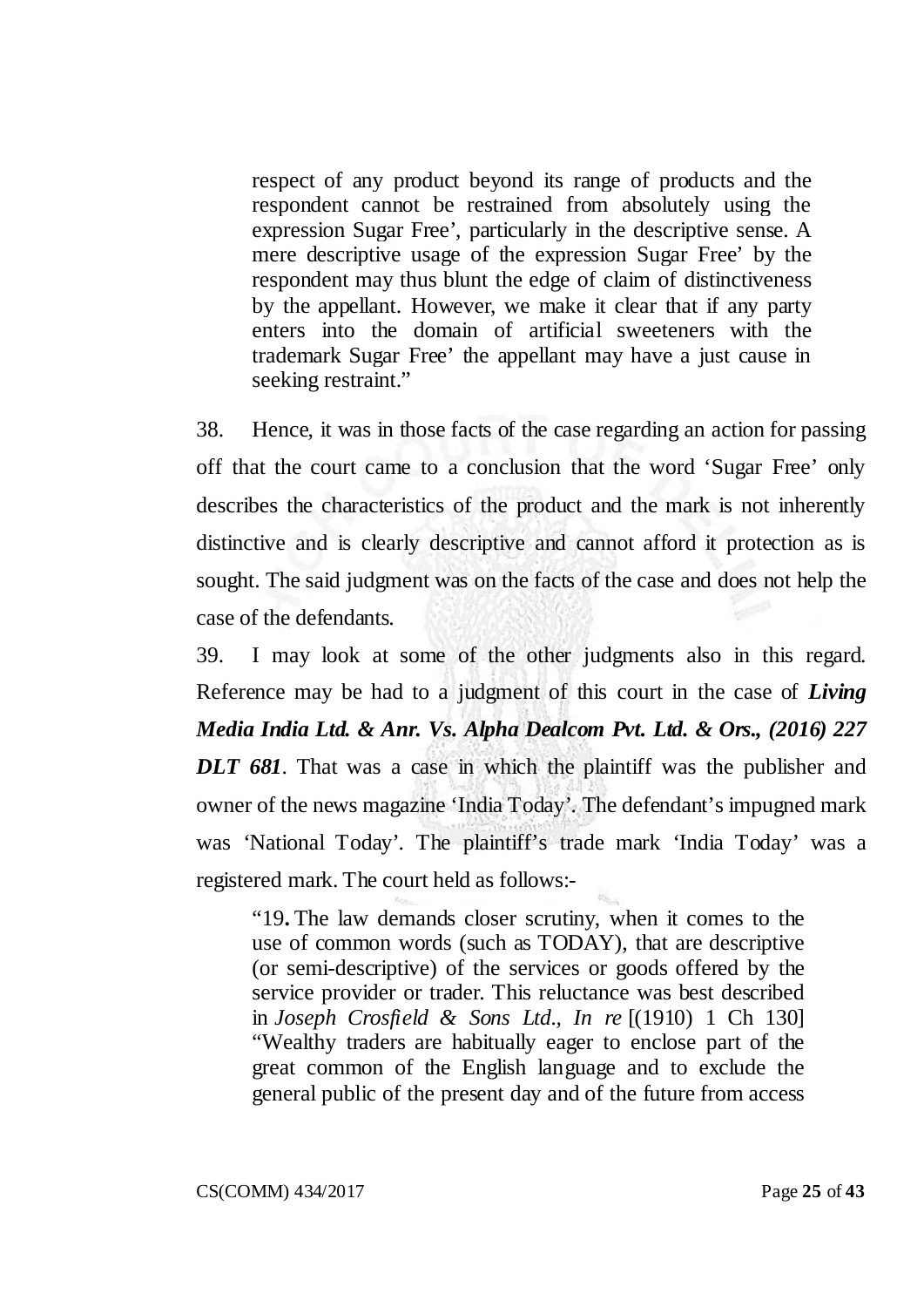to the inclosure." Again, in *Mars GB Ltd.* v. *Cadbury Ltd.* [1987 RPC 387] it was held that:

"Where the trade mark allegedly used by the defendant comprises ordinary English words (such as 'Page Three', considered by Slade J. in *News Group Newspapers Ltd.* v. *Rocket Record Co. Ltd.* [1981 FSR 89] ) then, as this decision illustrates, that circumstance may be taken into account by the court in the process of reasoning."

The burden of establishing that what are descriptive of the commercial activity and can be protected particularly when the plaintiff is not directly using it in the same field, but using it in combination with another or other words is heavy, as expressed in *My Kinda Town Ltd.* v. *Soll* [1983 RPC 407. A similar reasoning was adopted in *British Diabetic Assn.* v. *Diabetic Society Ltd.*(1995) 4 All ER 812. Earlier, in *Office Cleaning Services Ltd.* v. *Westminster Window & General Cleaners Ltd.*(1946) 63 RPC 39 it was held that: '…the Courts will not readily assume that the use by a trader as part of his trade name of descriptive words already used by another trader as part of his trade name is likely to cause confusion and will easily accept small differences as adequate to avoid it. It is otherwise where a fancy word has been chosen as part of the name.'] (the Chicago Pizza case):

"It has to be borne in mind always that the burden of proving the case that he has elected to make is on the plaintiff and it is therefore important to consider the quality of the evidence which he calls, what it actually establishes, and whether it discharges that burden. In the ordinary case, this does not call for any very profound analysis for the question normally is simply whether damaging confusion has arisen or is likely to arise from similarity of get-up or description. But where it is inherent in the factual situation in which the parties are operating that there is some risk of confusion in any event from the mere fact that the parties are conducting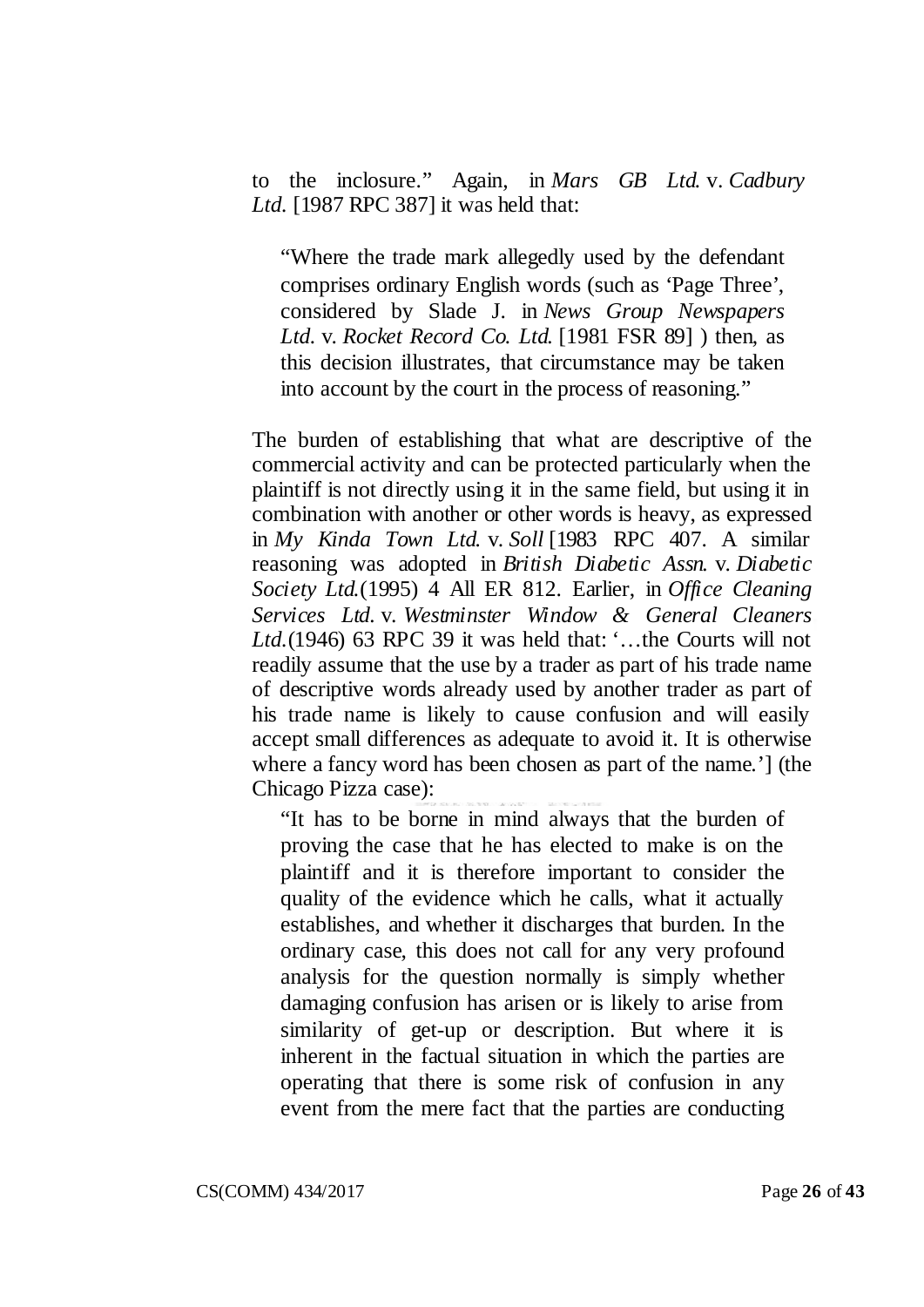the same trade and using in it descriptive titles of which neither can claim any legitimate monopoly -- as, for instance, in the Office Cleaning case -- a closer analysis is essential, for the simple fact of confusion does not, by itself, prove the plaintiff's case for him: it becomes an extraordinarily difficult question to answer where there is already a substantial potentiality for confusion of the two businesses simply by reason of their being engaged in the same trade. That does not mean, of course, that a defendant is legitimately entitled to build on and increase that potentiality in such a way that confusion becomes worse confounded, but it does mean that where evidence of actual confusion is tendered it has to be approached - as indeed it was here by the learned Judge with the caveat that there may well be reasons why it occurs which involve no question of legal liability at all."

Holding that the words LEISURE NEWS were incapable of protection given the fact that the activity was newly launched, it was held in *Marcus Publishing Plc.* v. *Hutton-Wild Communications Ltd.* [1990 RPC 576. Also in *Baywatch Production Co. Inc.* v. *Home Video Channel*1997 FSR 22 injunction was refused to the plaintiff, producer of the series Baywatch, even though the defendant was using the title "Babewatch" for its serial, having regard to all the surrounding circumstances.] that:

"But there is the further difficulty that the words Leisure News are merely descriptive words in the English language, descriptive of the nature of the publication. Of course descriptive words can come by use to acquire a special meaning as referable, in a particular field, like the field of magazines, to the product of one particular publisher. The name Country Life would seem to be a fairly simple example of that. But it is well established that it is not at all easy to establish goodwill in a name which merely consists of descriptive words: see *Office Cleaning Services Ltd.* v. *Westminster Window & General Cleaners Ltd.* [(1946) 63 RPC 39] . The law is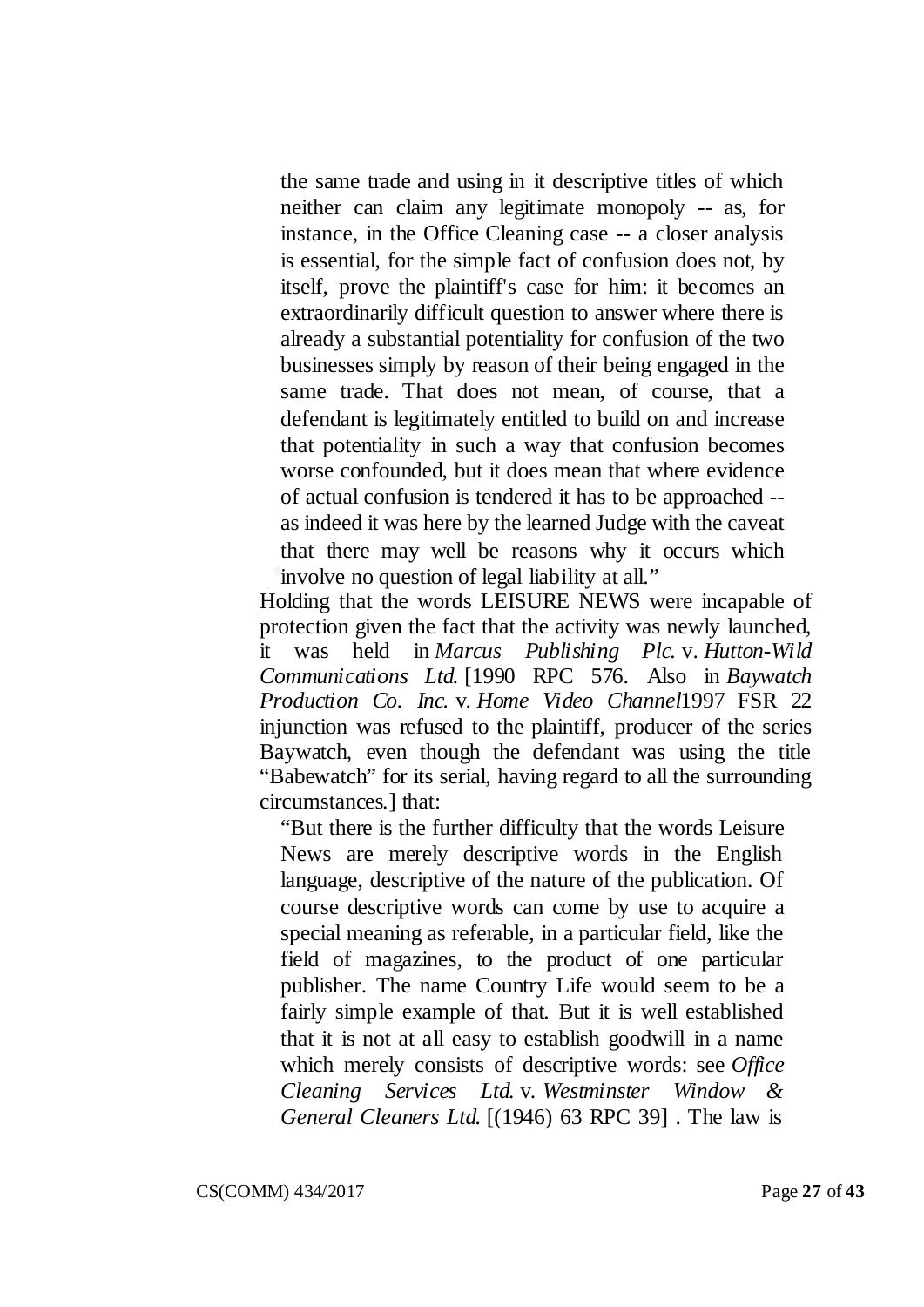reluctant to allow ordinary descriptive words in the English language to be fenced off so as to become the private preserve of one particular publisher or tradesman."

40. The court in the facts of the case took the view that the rights of the plaintiff do not crystallise into a right to prevent others from using a common word 'TODAY' in respect of news channel services.

41. Reference may also be had to the judgment of the Supreme Court in the case of *Skyline Education Institute (India) Pvt. Ltd. vs. S.L. Vaswani & Anr., 2010 (2) SCC 142*. In that case, the respondents were running an educational institute with the name 'Skyline Institute of Engineering and Technology'. The appellant objected to the use of the word 'Skyline' on the ground that they were already using this word and had already applied for its registration as a trade mark. The appellant institute was not a recognised institute. The Supreme Court held as follows:-

"26**.** In our opinion, the findings recorded by the learned Single Judge and the Division Bench on the crucial factors like prima facie case, balance of convenience and equity are based on a correct and balanced consideration of various facets of the case and it is not possible to find any fault with the conclusions recorded by them that it is not a fit case for restraining the respondents from using the word "Skyline" in the name of the institute established by them. It has not been disputed on behalf of the appellant that the word "Skyline" is being used as trade name by various companies/organisations/business concerns and also for describing different types of institutes/institutions. The voluminous record produced by the respondents before this Court shows that in India as many as 117 companies including computer and software companies and institutions are operating by using the word "Skyline" as part of their name/nomenclature. In the United States of America, at least 10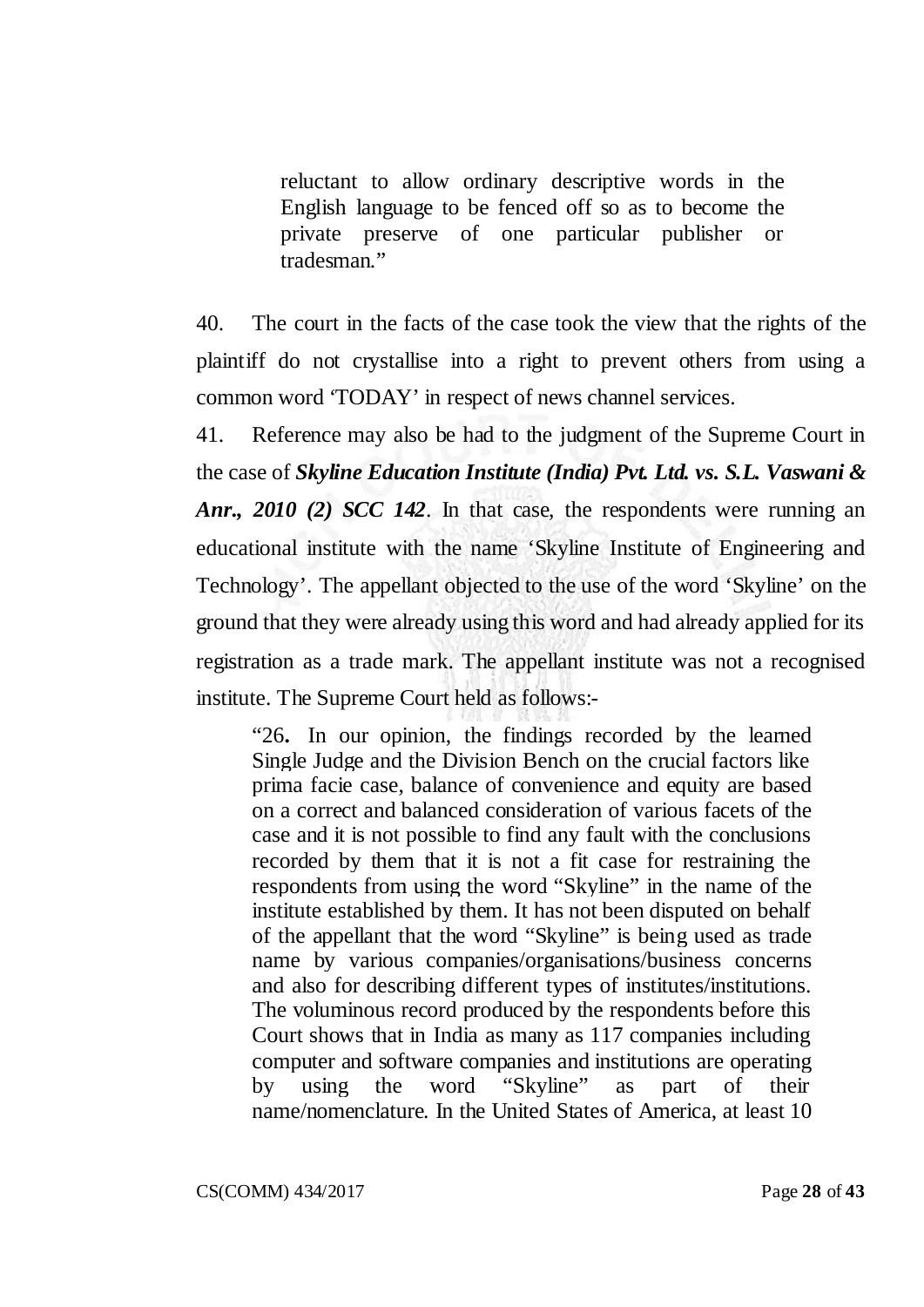educational/training institutions are operating with different names using "Skyline" as the first word. In the United Kingdom also two such institutions are operating. In view of this, it is not possible to agree with the learned counsel for the appellant that Skyline is not a generic word but is a specific word and his client has right to use that word to the exclusion of others."

42. Reference in this context may also be had to the judgment of a Coordinate Bench of this court in the case of *Bling Telecom Pvt. Ltd. vs. Micromax Informatics Ltd., MANU/DE/3301/2010*. That was a case in which the plaintiff had filed a suit to restrain the defendants from using BLING as a trade mark or corporate name wherein this court held as follows:-

"17. As far as word marks go, in Biswaroop Roy Choudhary v. Karan Johar 136 (2006) DLT 458 this Court propounded a rule of caution in the following terms:

Where words or phrases in common parlance are sought to be used with exclusivity, the Court should take care to determine which of the parties has ended its journey or traversed appreciably longer way in the use of such words as a trademark or as a title. Normally, proprietary or exclusive use of a common word should not be given jural imprimatur.

There is undoubtedly some body of authority supporting protection for word marks, or combination of common words. Globe Super Parts v. Blue Super Flame AIR 1986 Delhi. 245, was a case where the two common words "Super" and "Flame" joined together were declared as coined words and protection was granted. In Reddaway v. Banham (13) 1896 RPC 218 "Camel Hair" was concerned with a trademark in relation to belts made out of Camel hairs. Though both are common words yet they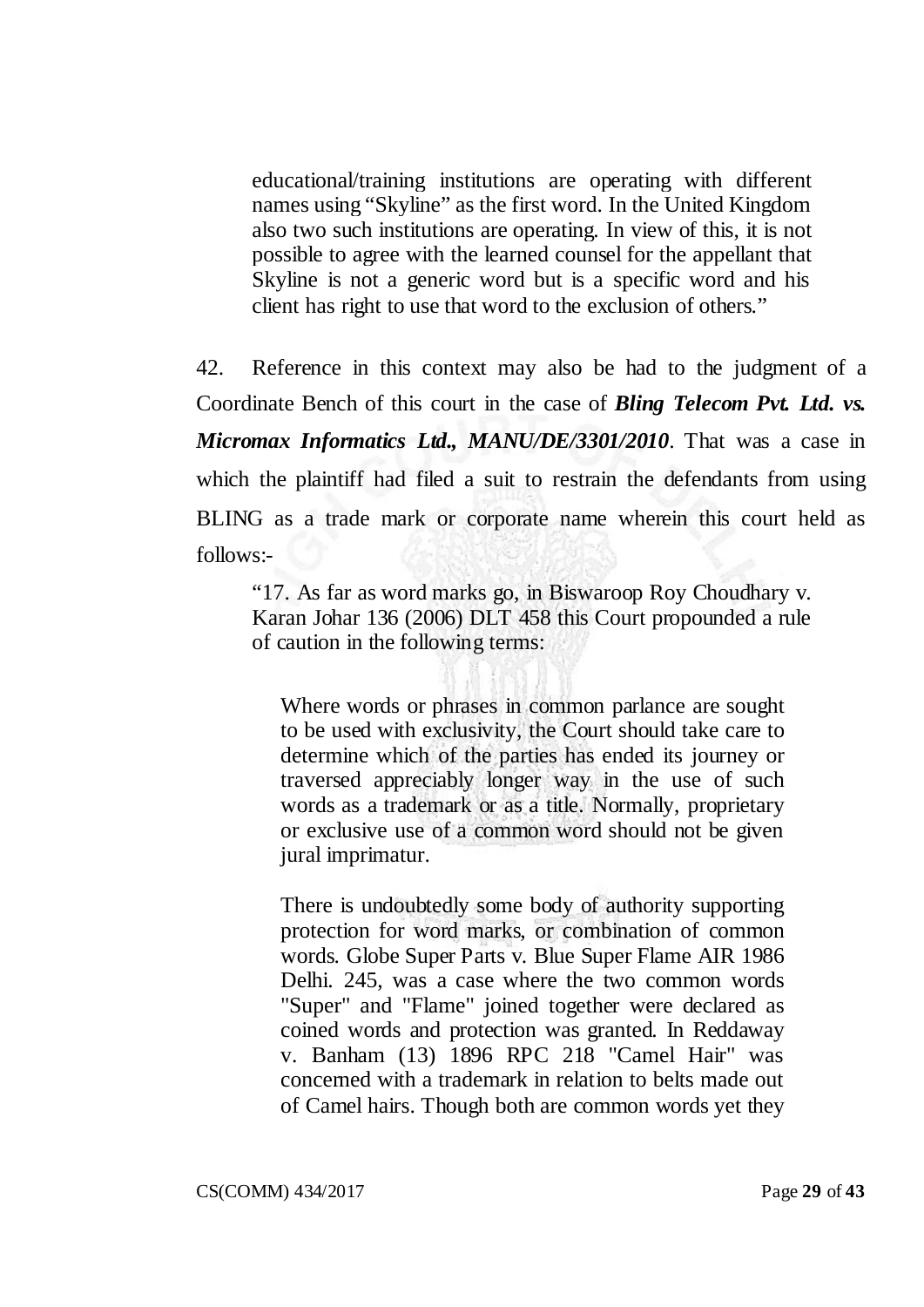were construed as descriptive of the article, denoting the goods of a particular manufacturer, entitling him to restrain others from using them as to deceive purchasers. In Lakshmikant v. Patel v. Chetanbhat Shah and Anr. MANU/SC/0763/2001 : AIR 2002 SC 275, the trade mark of the plaintiff was Mukta Jeevan Colour Lab whereas the defendant adopted the mark QSS Mukta Jeevan. The plaintiff's claim to distinctiveness of the mark, and allegation of deception by the defendant, was upheld.

18. On the other hand, W.N. Sharpe LD v. Solomon Bros. LD 1915 RPC 15 held that certain words such as "good", "best", "superfine" are incapable of adoption. They cannot have a secondary meaning and are not capable of registration. Parsons Bros. & Co. v. John Gillespie & Co. 1898 15 RPC 57 is a case where the Court held that the "Flaked Oatmeal" must be shown by the plaintiff not to be a part of the common stock of language or the plaintiff must show that the term being originally descriptive of the articles has now come to denote the goods made by the plaintiff. In Standard Ideal Co. v. Standard Sanitary Mfg. Co. 1910 RPC 789 , 'Standard' was held not to be a valid trade mark. Thus, the test in such cases is always subjective to every case and the Court has to determine whether common words having no nexus to the goods or services for which a given mark are used, acquire such a reputation, distinctiveness or secondary meaning as to denote a source specific association. The product, the length of time of its visibility and the length of time of its association with the mark, its association or dissociation with generic terms, etc are all pointers; relevant for judicial determination.

19. Foratrader (or manufacturer) in an action for passing off to secure injunctive protection, it is necessary to establish what is now known as the classical trademark "trinity" - a term first used by the House of Lords in Reckitt and Colman Products Ltd. v. Borden Inc and Ors. [1990] 1 All ER 873. The three elements cited to be established for passing off were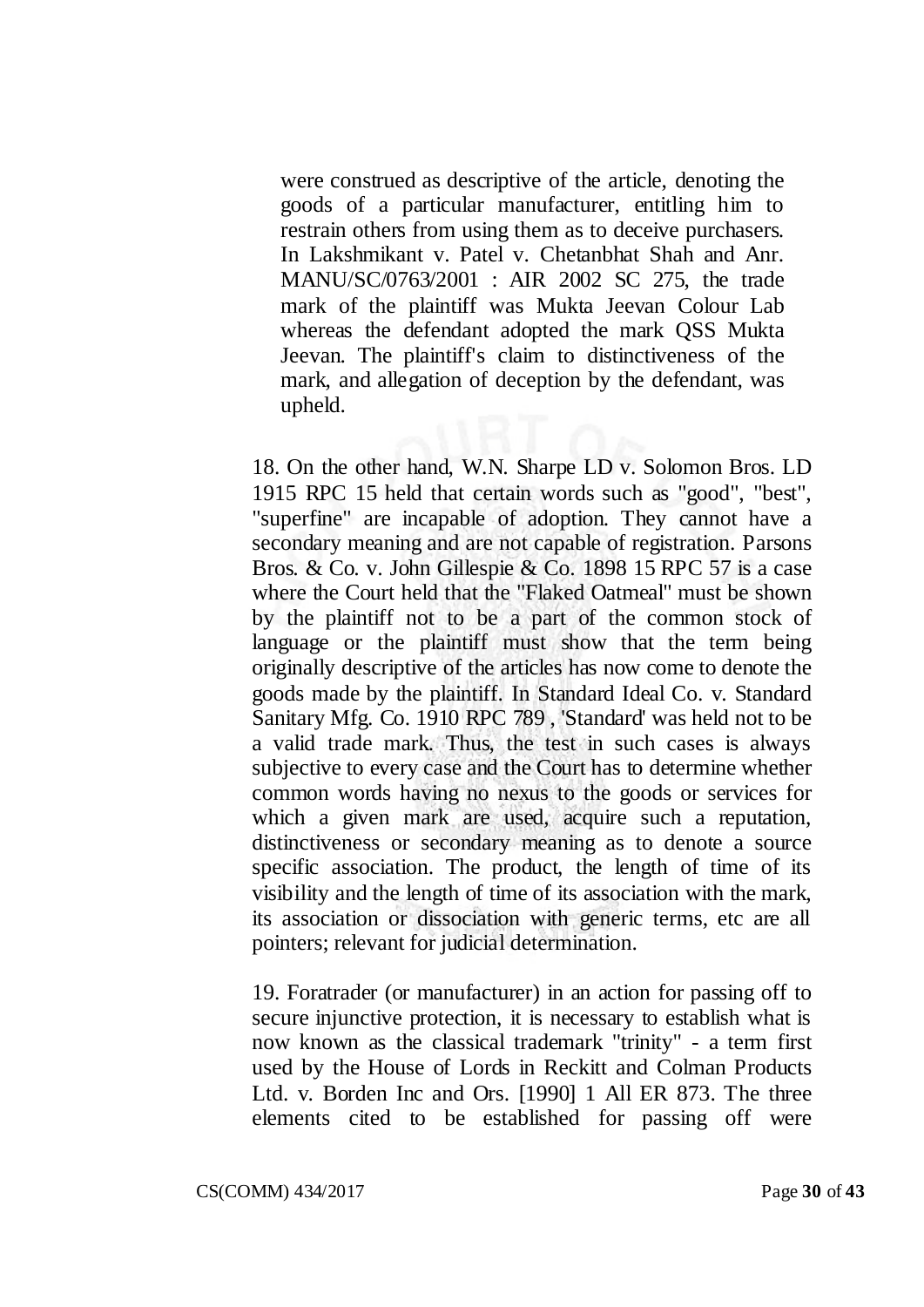summarized as the plaintiff establishing (in relation to the mark)

(1) a goodwill or reputation;

(2) demonstration, that the use (trademark use by defendant) will lead the public to believe that the goods or services offered by him are goods and services of the plaintiff; and

(3) that he suffers or is likely to suffer damage by reason of the erroneous belief engendered by the defendant's misrepresentation that the source of his (the defendant's) goods or services is the same as the source of those offered by the plaintiff."

43. It was noted that the test in such cases is always subjective to every case. Usually exclusive use of a common word would not be given. However, protection of a combination of words can be given.

44. The controversy in question as raised by the defendants gets settled by the judgment of the Division Bench of this court in the case of *Procter & Gamble Manufacturing (Tianjin) Co. Ltd. vs. Anchor Health & Beauty Care Pvt. Ltd.,(supra)*. That was a case in which the respondent/plaintiff had sought an injunction to restrain the appellant/defendant during the pendency of the suit from using the trade mark 'All Round Protection' / 'All Rounder' or any other mark deceptively similar to the same. The respondent/plaintiff had applied for registration of the trade mark 'All Round' which was granted under the Trade Marks Act. The appellant/defendant took a strong plea that the trade mark 'All Round' is inherently an invalid trade mark being completely a descriptive expression and incapable of having characteristics of a trade mark. It is not capable of distinguishing goods of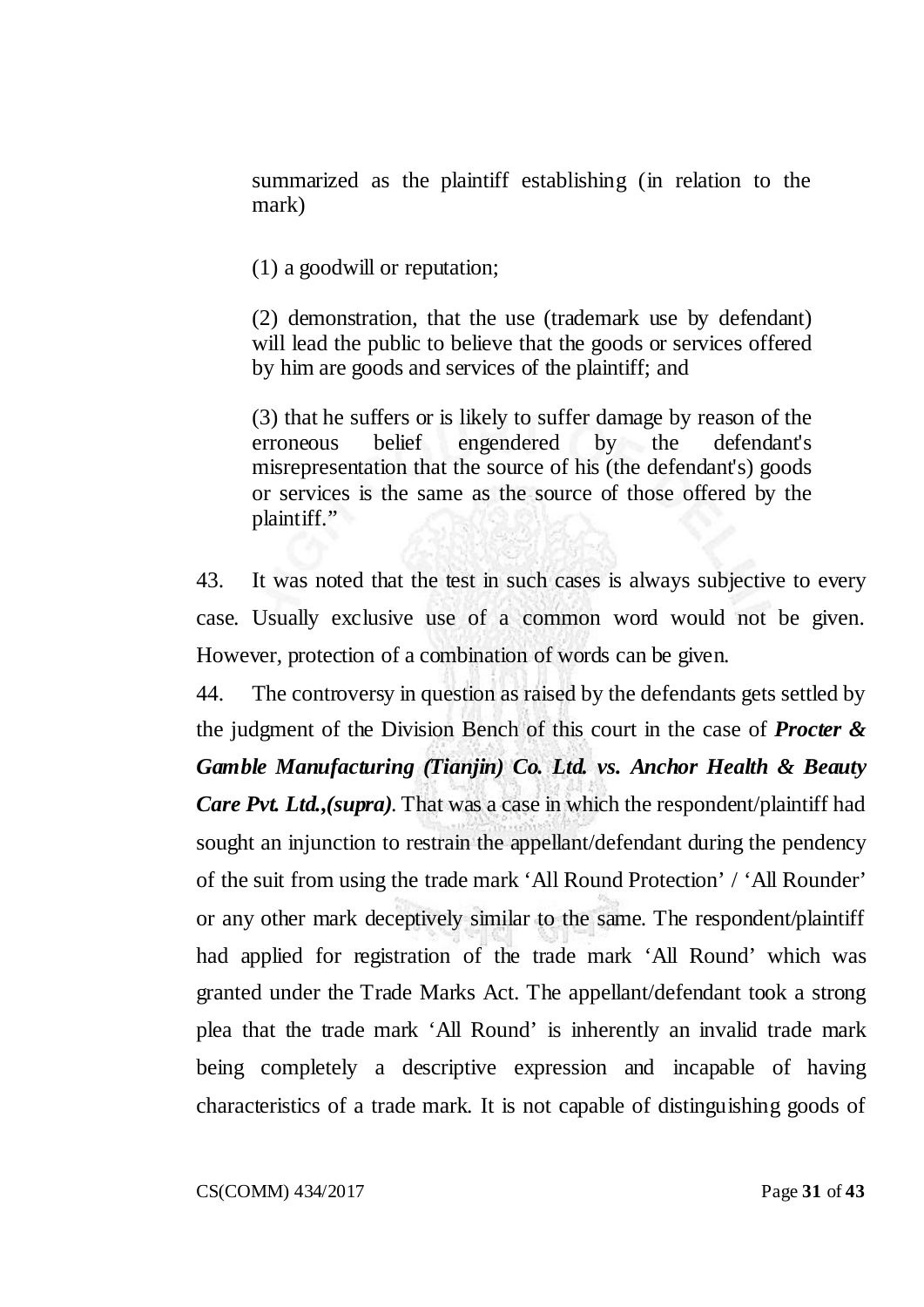one person from those of another and could not have been registered in view of the embargo contained in Section 9 of the Trade Marks Act. The Division Bench of this court repelled the above plea of the appellant/defendant holding as follows:-

"10. We have weighed the rival contentions aforesaid and do not find any merit in this appeal for the following reasons:-

(i) Neither the Registrar of Trademarks nor anyone else, at the time when the respondent/plaintiff applied for registration of the trademark "ALLROUND" objected thereto on any of the grounds mentioned in Section 9 of the Act;

 $(ii)$  …

(iii) Not only the Registrar of Trademarks in India but even the Registrar of Trademarks in US did not consider that the trademark "ALLROUND" in relation to toothpaste was devoid of any distinctive character or was not capable of distinguishing the said goods or was descriptive;

(iv) Even if it were to be held that others interested in opposing the registration of such a trademark were not vigilant, it is primarily the duty of the Registrar of Trademarks to ensure that the trademarks which are not distinctive and which are devoid of any distinctive character are not registered; the factum of the Registrar of Trademarks in India and in US, at neither of the aforesaid times having raised any such objection, will have weightage at least at this stage of grant of interim relief, to hold that the said marks are *prima facie* not considered by the authorities having expertise in the matter as being descriptive of the said goods and being incapable of distinguishing such goods of one from another;

……"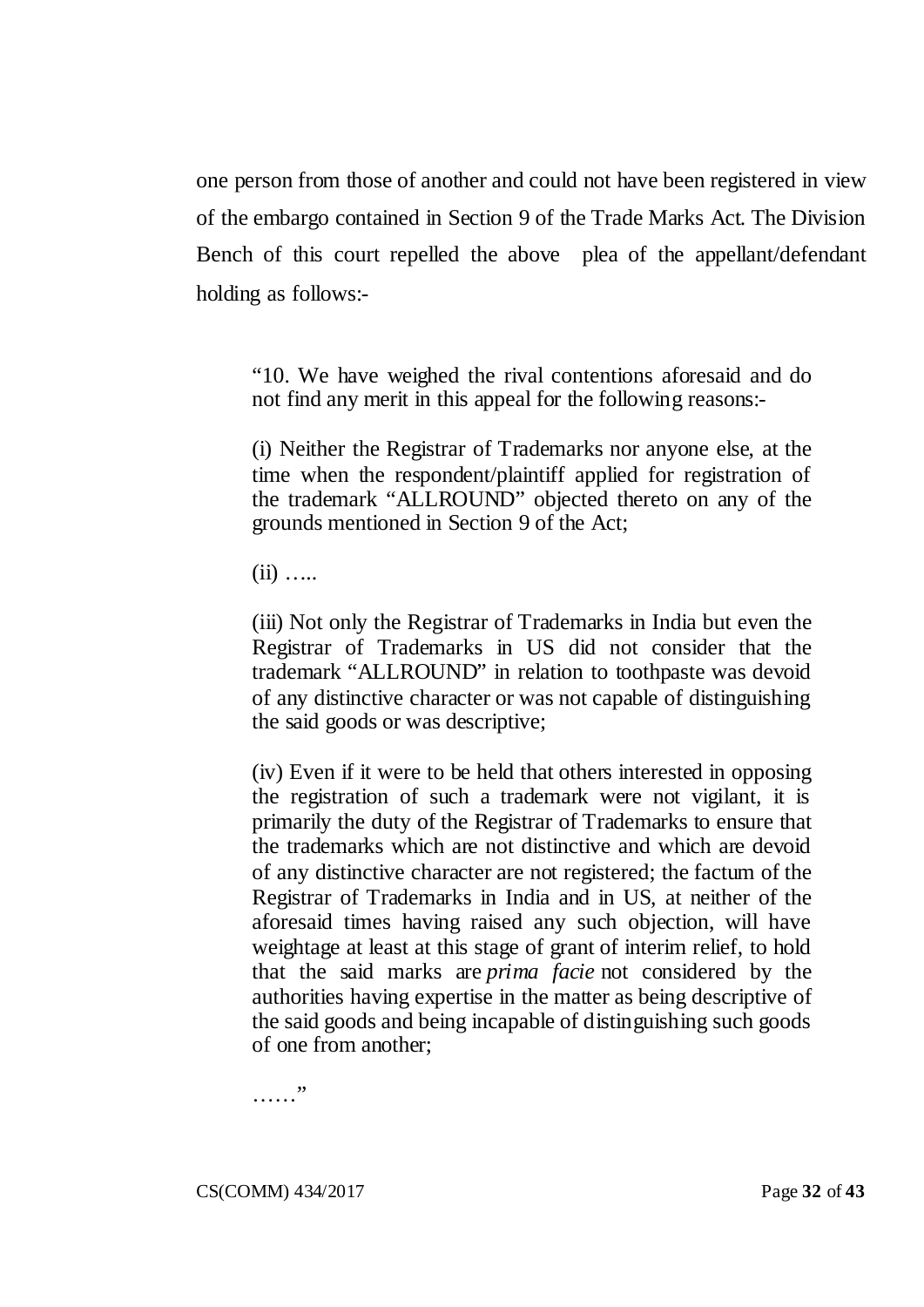45. I may also note that an SLP filed against the aforesaid judgment of the Division Bench was dismissed by the Supreme Court on 03.02.2014. The aforesaid judgment, in my opinion, squarely applies to the facts of this case. The pleas of the defendants that the trade mark NEWS HOUR is descriptive and incapable of being registered are pleas which did not find favour when the plaintiff had applied for registration of the trade mark. There were no objections received on the ground of applicability of Section 9 of the Act. The marks were not prima facie considered by the authorities having expertise in the matter as being descriptive of the goods, etc. or incapable of distinguishing the goods or services of one from another.

46. I also cannot help noticing that a plea has been raised by the defendants that they propose to challenge the registration of the said trade mark by the Registry. No such challenge appears to have been made so far. Clearly, there is prima facie no merit in the plea of the defendants that the mark in question is generic and incapable of being protected as a trade mark. 47. Another plea that was raised by the defendants was that the defendants' mark is with addition of prefixes and suffixes with NEWS HOUR and cannot be said to be deceptively similar to the alleged mark of the plaintiff. The defendants seek to use combination of NEWS HOUR as ARNAB GOSWAMI's NEWSHOUR, ARNAB GOSWAMI's NEWSHOUR 9, ARNAB GOSWAMI's NEWSHOUR 10, ARNAB GOSWAMI's NEWSHOUR SUNDAY, etc. In this context reference may be had to the judgment of the Supreme Court in the case of *Kaviraj Pandit Durga Dutt Sharma vs. Navaratna Pharmaceutical Laboratories, (supra)* where the Supreme Court held as follows:-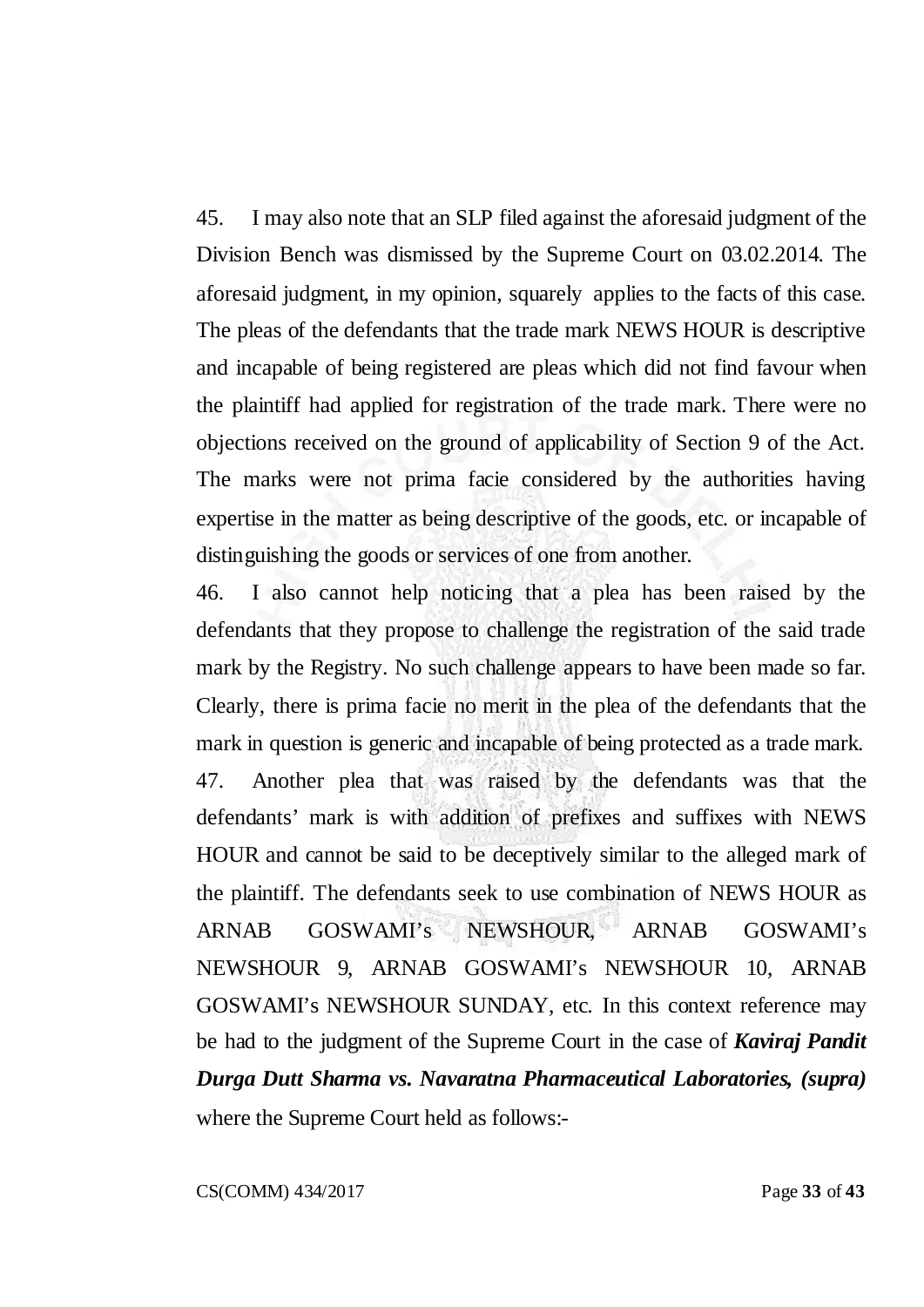"28**.** The other ground of objection that the findings are inconsistent really proceeds on an error in appreciating the basic differences between the causes of action and right to relief in suits for passing off and for infringement of a registered trade mark and in equating the essentials of a passing off action with those in respect of an action complaining of an infringement of a registered trade mark. We have already pointed out that the suit by the respondent complained both of an invasion of a statutory right under Section 21 in respect of a registered trade mark and also of a passing off by the use of the same mark. The finding in favour of the appellant to which the learned counsel drew our attention was based upon dissimilarity of the packing in which the goods of the two parties were vended, the difference in the physical appearance of the two packets by reason of the variation in the colour and other features and their general get-up together with the circumstance that the name and address of the manufactory of the appellant was prominently displayed on his packets and these features were all set out for negativing the respondent's claim that the appellant had passed off his goods as those of the respondent. These matters which are of the essence of the cause of action for relief on the ground of passing off play but a limited role in an action for infringement of a registered trade mark by the registered proprietor who has a statutory right to that mark and who has a statutory remedy for the event of the use by another of that mark or a colourable imitation thereof. While an action for passing off is a Common Law remedy being in substance an action for deceit, that is, a passing off by a person of his own goods as those of another, that is not the gist of an action for infringement. The action for infringement is a statutory remedy conferred on the registered proprietor of a registered trade mark for the vindication of the exclusive right to the use of the trade mark in relation to those goods" (Vide Section 21 of the Act). The use by the defendant of the trade mark of the plaintiff is not essential in an action for passing off, but is the sine qua non in the case of an action for infringement. No doubt, where the evidence in respect of passing off consists merely of the colourable use of a registered trade mark, the essential features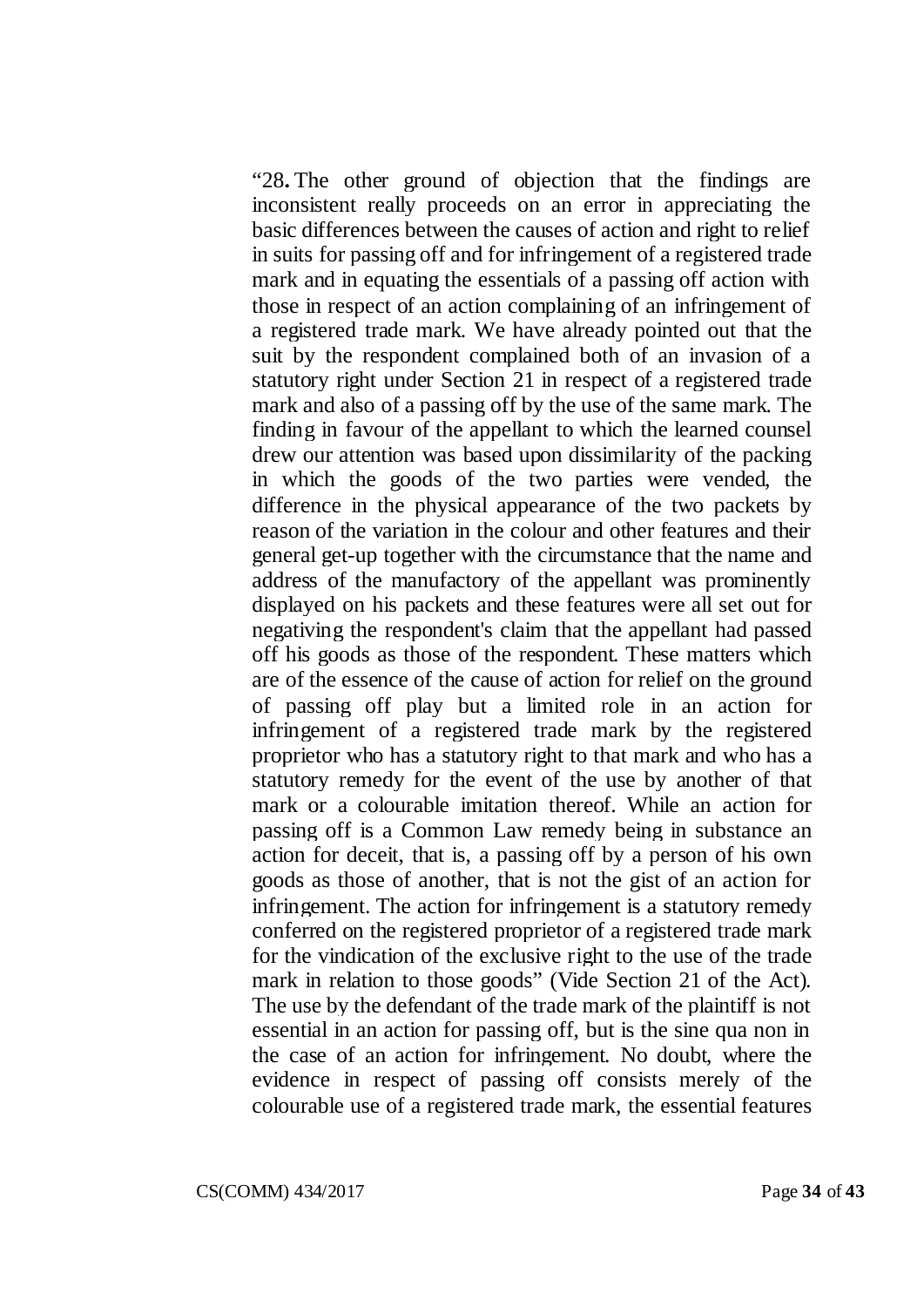of both the actions might coincide in the sense that what would be a colourable imitation of a trade mark in a passing off action would also be such in an action for infringement of the same trade mark. But there the correspondence between the two ceases. In an action for infringement, the plaintiff must, no doubt, make out that the use of the defendant's mark is likely to deceive, but where the similarity between the plaintiff's and the defendant's mark is so close either visually, phonetically or otherwise and the court reaches the conclusion that there is an imitation, no further evidence is required to establish that the plaintiff's rights are violated. Expressed in another way, if the essential features of the trade mark of the plaintiff have been adopted by the defendant, the fact that the get-up, packing and other writing or marks on the goods or on the packets in which he offers his goods for sale show marked differences, or indicate clearly a trade origin different from that of the registered proprietor of the mark would be immaterial; whereas in the case of passing off, the defendant may escape liability if he can show that the added matter is sufficient to distinguish his goods from those of the plaintiff."

48. Reference may also be had to the judgment of the Supreme Court in the case of *Ruston & Hornsby Ltd. Vs. Zamindara Engineering Co., AIR 1970 SC 1649* where the Court held as follows:-

"8**.** In the present case the High Court has found that there is a deceptive resemblance between the word "RUSTON" and the word "RUSTAM" and therefore the use of the bare word "RUSTAM" constituted infringement of the plaintiff's trade mark "RUSTON". The respondent has not brought an appeal against the judgment of the High Court on this point and it is, therefore, not open to him to challenge that finding. If the respondent's trade mark is deceptively similar to that of the appellant the fact that the word "INDIA" is added to the respondent's trade mark is of no consequence and the appellant is entitled to succeed in its action for infringement of its trade mark."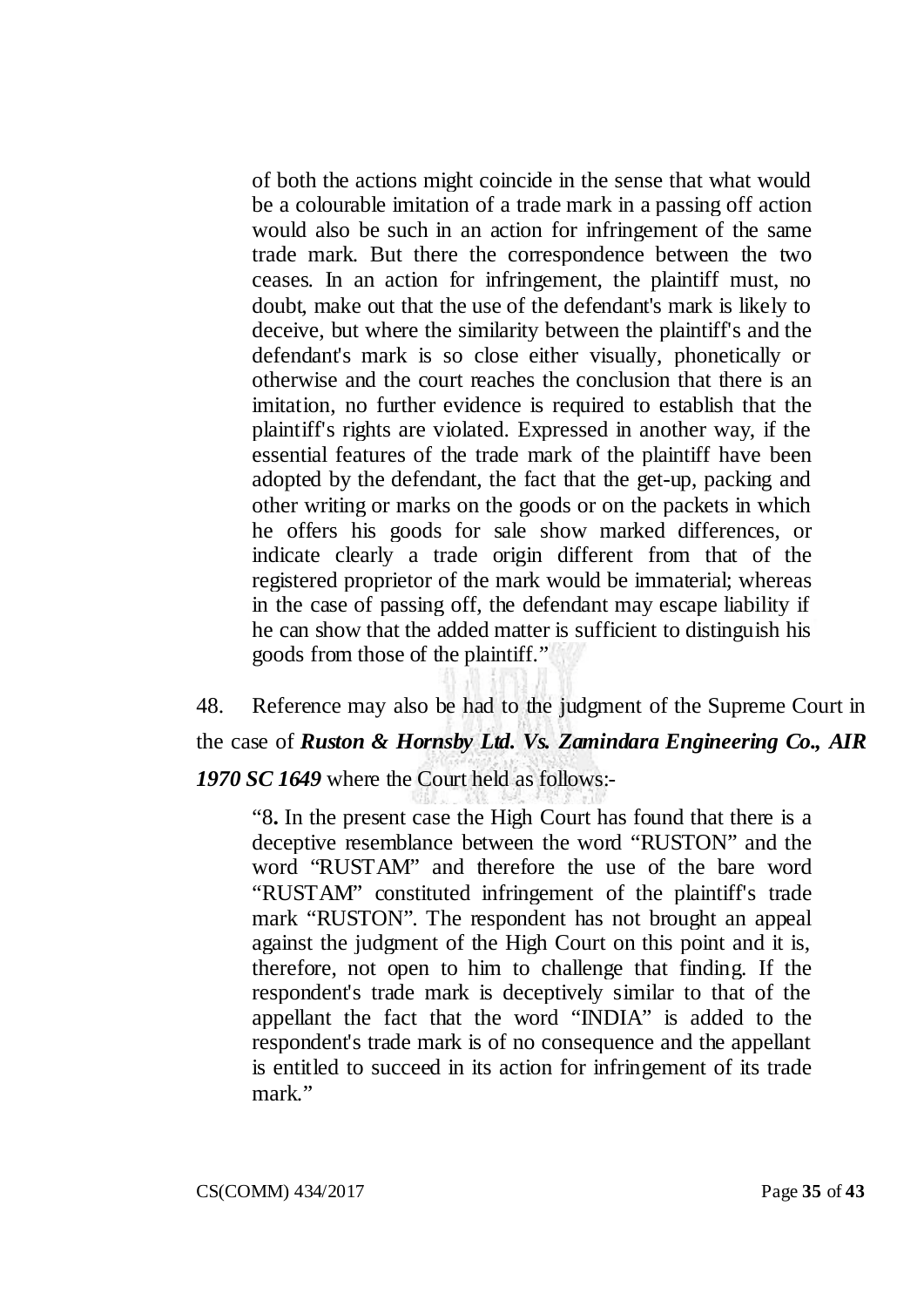49. What follows from the above judgments is that if the defendants' trade mark is deceptively similar to that of the plaintiff, mere addition of a word by the defendants to the trade mark is of no consequence and the plaintiff is entitled to succeed in its action for infringement of its trade mark. 50. In the facts of this case, in my view, merely adding some prefixes or suffixes to the trade mark NEWS HOUR, in my opinion does not help the defendants to claim that the mark which is being used by the defendants is not deceptively similar to that of the plaintiff.

51. The marks which are being used by the defendants, namely, ARNAB GOSWAMI's NEWSHOUR, ARNAB GOSWAMI's NEWSHOUR 9, etc. prima facie would be deceptively similar to the mark of the plaintiff THE NEWS HOUR. The plaintiff is entitled to relief on this account.

52. I will now deal with the second relief sought in the present application, namely, to restrain the defendants from adopting the trade mark/title/tagline 'NATION WANTS TO KNOW'. It is the case of the plaintiff that the trade mark/tagline 'NATION WANTS TO KNOW' (NWTK) is based on distinctiveness, goodwill and reputation of the plaintiff on account of its use since 2006 for goods/services in relation to television broadcast. It is pleaded that in case the defendants are permitted to use the trade mark/tagline NWTK, it would create confusion and deception. It is further the case of the plaintiff that as per the employment contract signed between the plaintiff and defendant No2, all intellectual property created, developed and used by defendant No. 2 in or on the channel including in relation to the programme exclusively belongs to the plaintiff. It is stated that defendant No. 2 cannot claim any right on NWTK.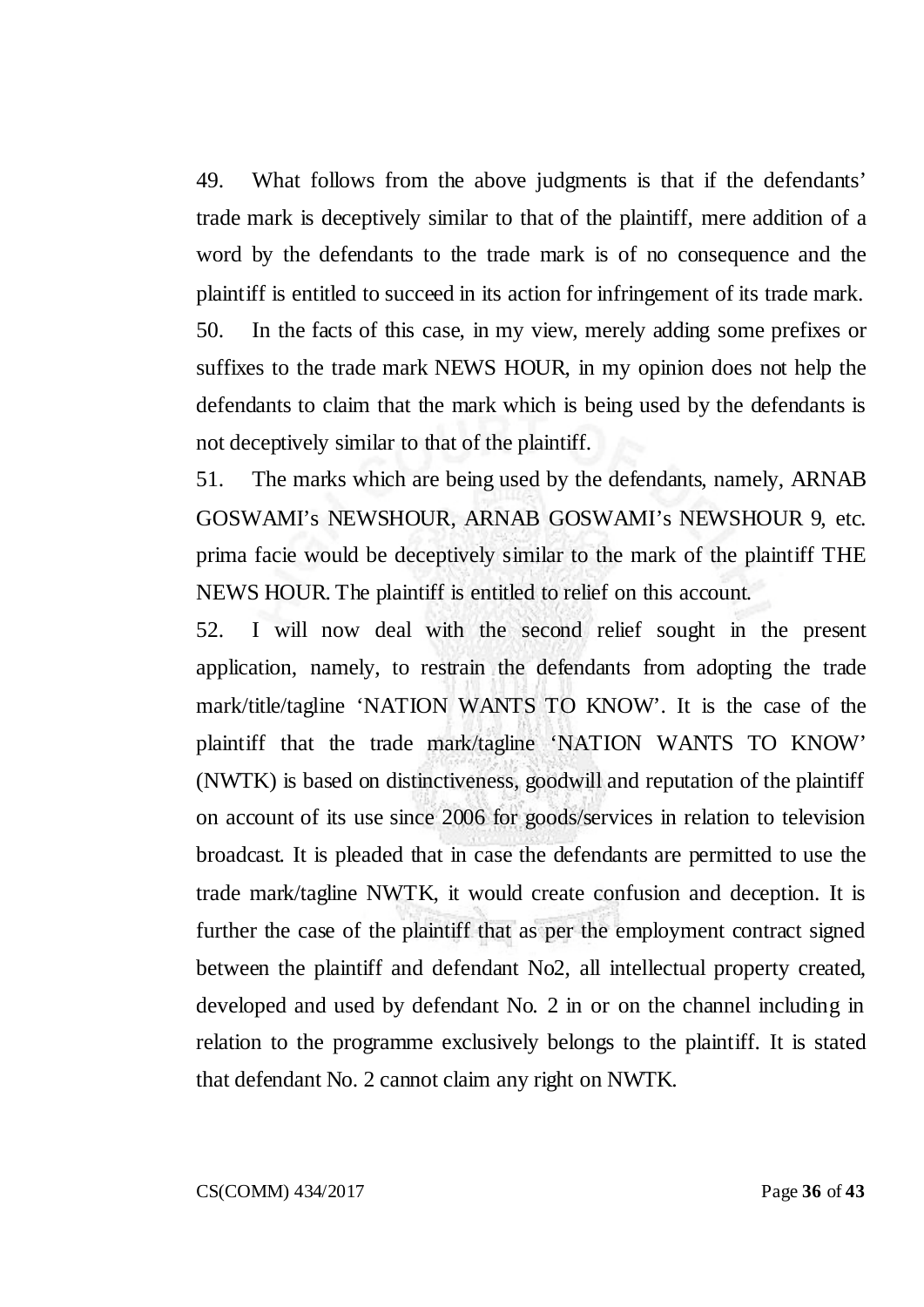53. On the other hand, the defendants plead that NWTK is not a registered tagline or mark of the plaintiff. Hence, the plaintiff has to, at best, make out a case for passing off. It is pleaded that the plaintiff has failed to show any goodwill in the stated tagline/mark NWTK. It is further stated that there is no misrepresentation by the defendants to its viewers which is calculated to injure the plaintiff's business or goodwill. No case for passing off is hence made out. Further, the viewers of the plaintiff and the defendant news channels are well informed and literate persons and can never get confused between shows aired by the respective channels of the plaintiff and the defendants.

It is further pleaded that NWTK was a distinctive tool of news dispensation used by defendant No. 2. It is a word of common speech and was not used as a tagline.

It is also stated that the said phrase has no connection to any goods/services/plaintiff's news channel. The phrase was used only to pose questions during interviews.

NWTK has never been associated with the plaintiff. It is associated with defendant No. 2 and his personality.

54. Reference in this context may be had to the judgment of the Supreme Court in the case of *Cadila Health Care Ltd. vs. Cadila Pharmaceuticals Ltd., 2001 (5) SCC 73.* That was a case in which the appellant had filed a suit seeking injunction against the respondent from using the trade mark 'Falcitab' as it was claimed that the same would be passed off as the appellant's drug 'Falcigo' for treatment of the same disease. The Supreme Court held as follows:-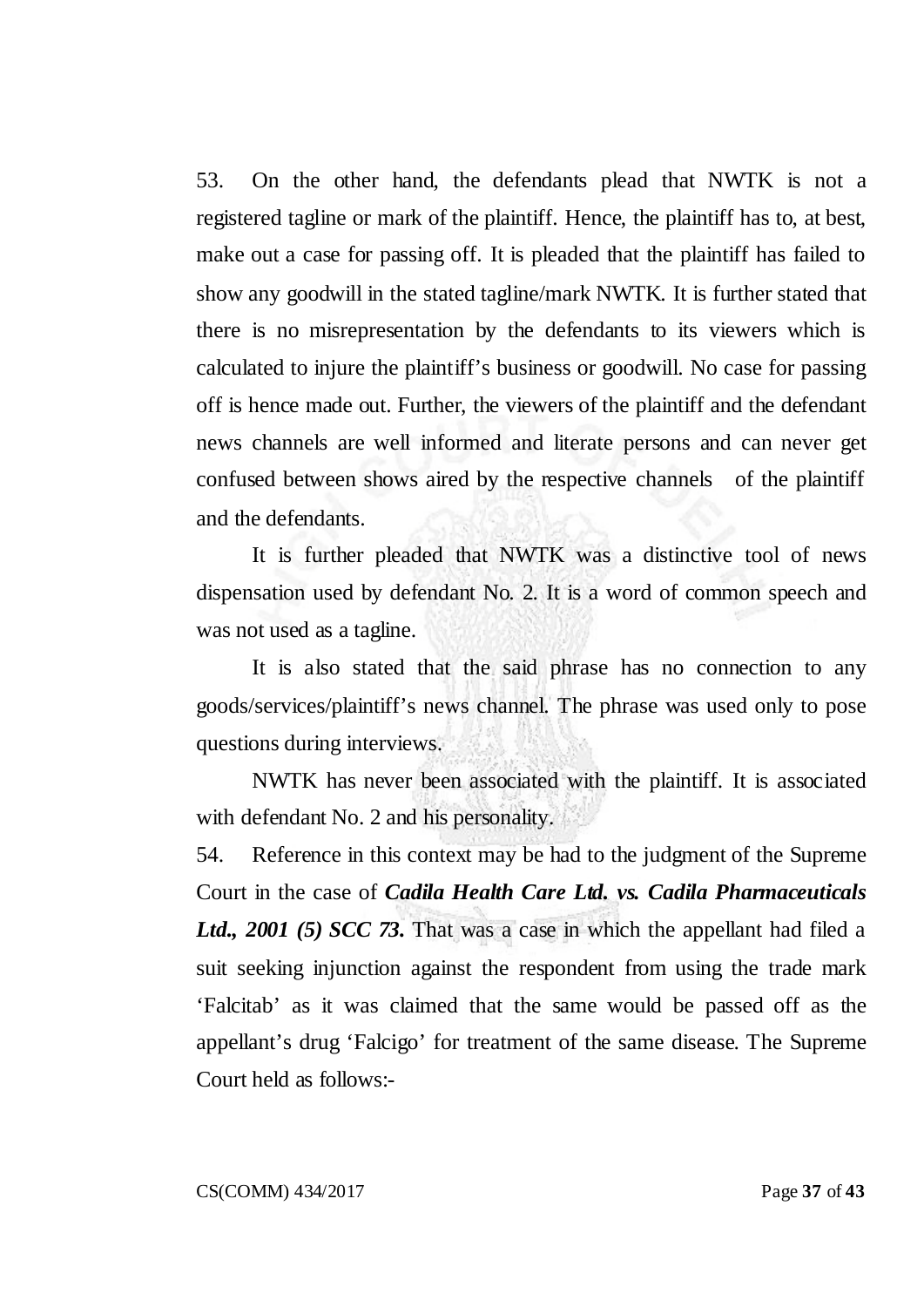"10. Under Section 28 of the Trade and Merchandise Marks Act on the registration of a trade mark in Part A or B of the register, a registered proprietor gets an exclusive right to use the trade mark in relation to the goods in respect of which the trade mark is registered and to obtain relief in respect of infringement of the trade mark in the manner provided by the Act. In the case of an unregistered trade mark, Section 27(1) provides that no person shall be entitled to institute any proceeding to prevent, or to recover damages for, the infringement of an unregistered trade mark. Sub-section (2) of Section 27 provides that the Act shall not be deemed to affect rights of action against any person for passing off goods as the goods of another person or the remedies in respect thereof. In other words in the case of unregistered trade marks, a passing-off action is maintainable. The passing-off action depends upon the principle that nobody has a right to represent his goods as the goods of somebody. In other words a man is not to sell his goods or services under the pretence that they are those of another person. As per Lord Diplock in *Erven Warnink BV* v. *J. Townend & Sons* [(1979) 2 All ER 927] the modern tort of passing off has five elements i.e. (*1*) a misrepresentation, (*2*) made by a trader in the course of trade, (*3*) to prospective customers of his or ultimate consumers of goods or services supplied by him, (*4*) which is calculated to injure the business or goodwill of another trader (in the sense that this is a reasonably foreseeable consequence), and (*5*) which causes actual damage to a business or goodwill of the trader by whom the action is brought or (in a quia timet action) will probably do so."

Hence, the court concluded that a passing off action depends upon the principle that nobody has a right to represent his goods as goods of somebody else. The court noted five elements of passing off, namely, (i) misrepresentations, (ii) to prospective customers, (iii) made by a trader, (iv) which are calculated to injure the business and goodwill of another trader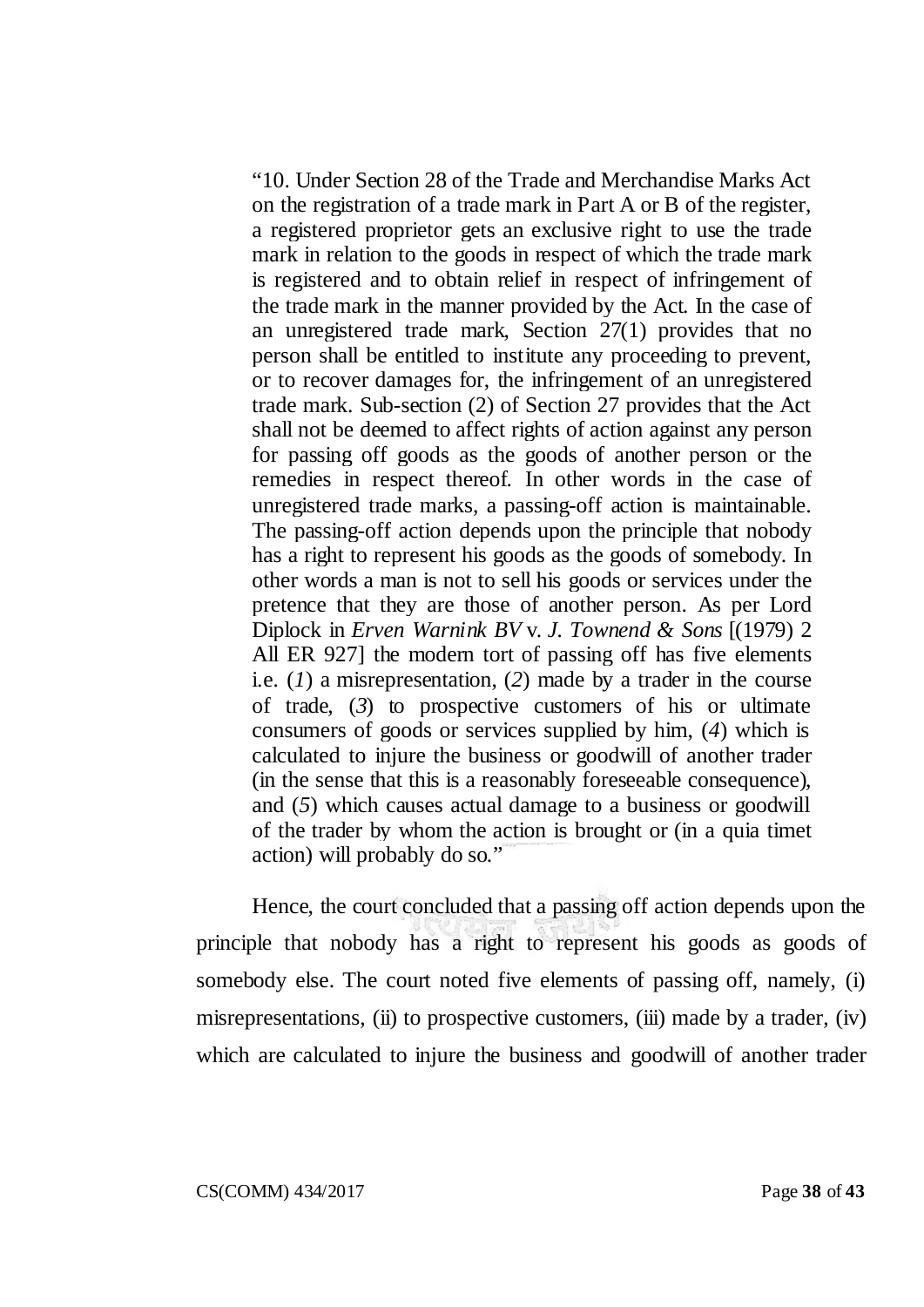and (v) which causes actual damage to the business or goodwill of the trader by whom the action is brought.

55. I may also reiterate the observations of the Supreme Court in the case of *Kaviraj Pandit Durga Dutt Sharma vs. Navaratna Pharmaceutical Laboratories (supra),* as noted above where the Supreme Court had noted that passing off is a common law remedy being in substance an action for deceit i.e. that is a passing off by a person of his own goods as those of another.

56. Hence, the issue that arises is that do the defendants by use of the mark/tagline NWTK seek to misrepresent to prospective customers of news channels which misrepresentation would cause damage to the business and goodwill of the plaintiff. Both the sides have filed large number of documents relying upon various print outs and screenshots, etc. of facebook, twitter and of various search engines like google to plead that the tagline/trade mark NWTK is associated with the respective parties only.

57. The plaintiff claims that it has been using the tagline/trade mark NWTK since 2006 for goods/services in relation to television broadcast. It has acquired goodwill and reputation due to the time effort, financial and human resources expanded by the plaintiff. Reliance is placed on various documents to support its aforesaid contention of user since 2006. The plaintiff has filed print outs of screenshots of facebook from 20013 to 2017, screenshots from various online platforms including twitter, facebook and youtube claiming use of NWTK. Reliance is also placed on some news reports/articles allegedly showing goodwill and reputation of the plaintiff on the trade mark NWTK. Based on these documents, it is urged that the plaintiff has a strong reputation and goodwill for the tagline NWTK in news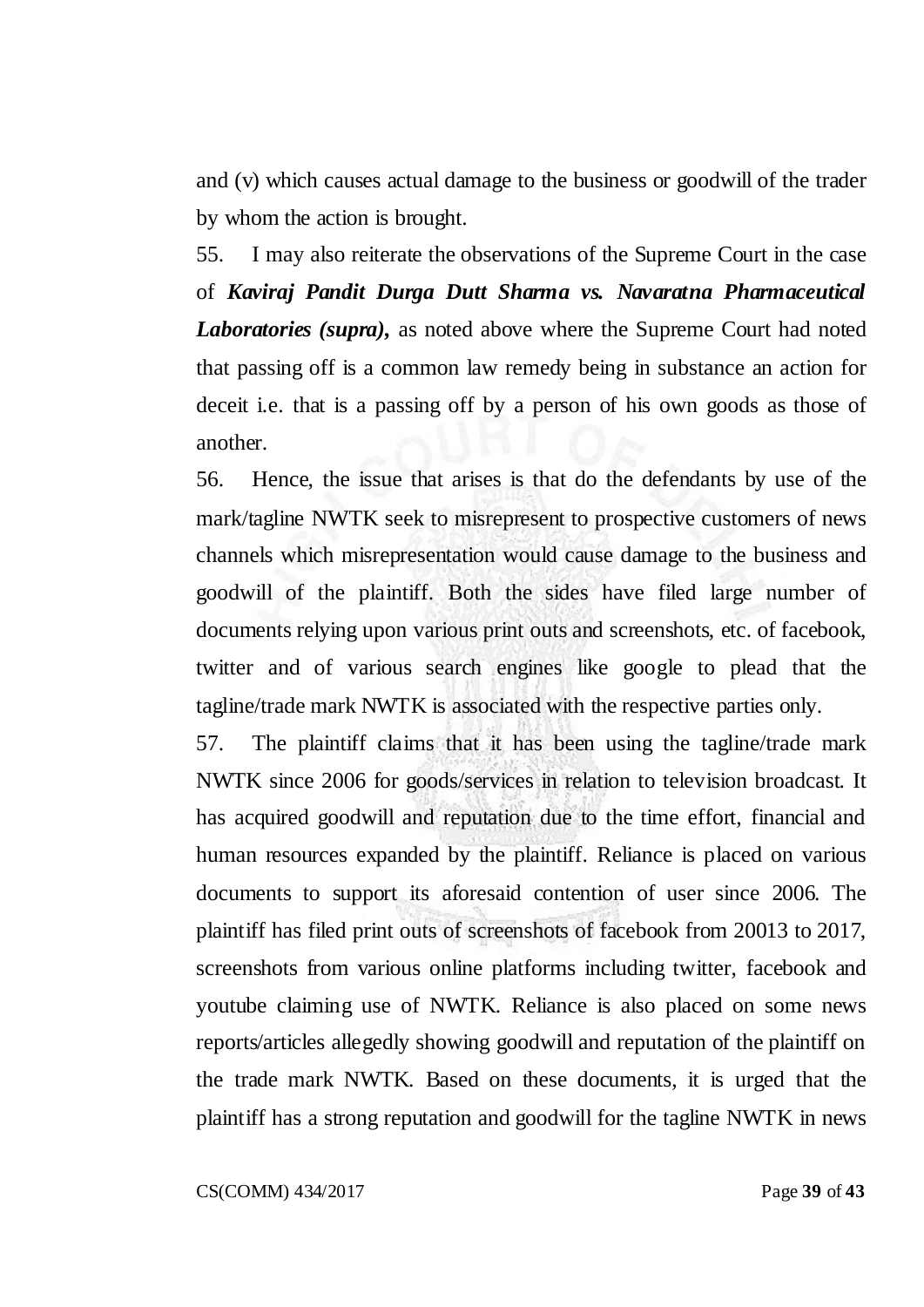dispensation/news channel to warrant an interim order in favour of the plaintiff. In my opinion both sides seek to reply on screen shots from various search engines. The screen shots/other documents placed on record require a more detailed examination which can only be done after parties have led evidence.

58. There is another reason as to why, in my opinion, the above documents require a detailed examination after evidence is lead by the parties. The plaintiff has applied for registration of the said tagline NWTK in Class 38 and 41 on 17.12.2016. The application when it was filed was filed on "proposed to be used" basis. Hence, it was the own case of the plaintiff at the time of the filing of the application for registration of the said tagline that the plaintiff is yet to commence user of the same as a trade mark. No doubt, the plaintiff has later on filed an amendment application claiming that the said user stated in the original application was on account of inadvertence and oversight. The plaintiff now claims user since 31.01.2006. The defendants have strongly relied upon the original application to claim that it was the own case of the plaintiff that the said tagline NWTK is "proposed to be used" in 2016 and there was no prior user. They have objected to the amendment application filed by the plaintiff. In my opinion, for the purpose of deciding the present application, the conduct of the plaintiff in filing the application in the Trade Mark Registry stating the user as "proposed to be used" has relevance. These are issues which would have to be gone into after the parties have led their evidence. The date of user of the tagline NWTK can only be decided appropriately after the parties have led their evidence. Based on these documents/screen shots of twitter and other posts, etc., a prima facie case is not made out

CS(COMM) 434/2017 Page **40** of **43**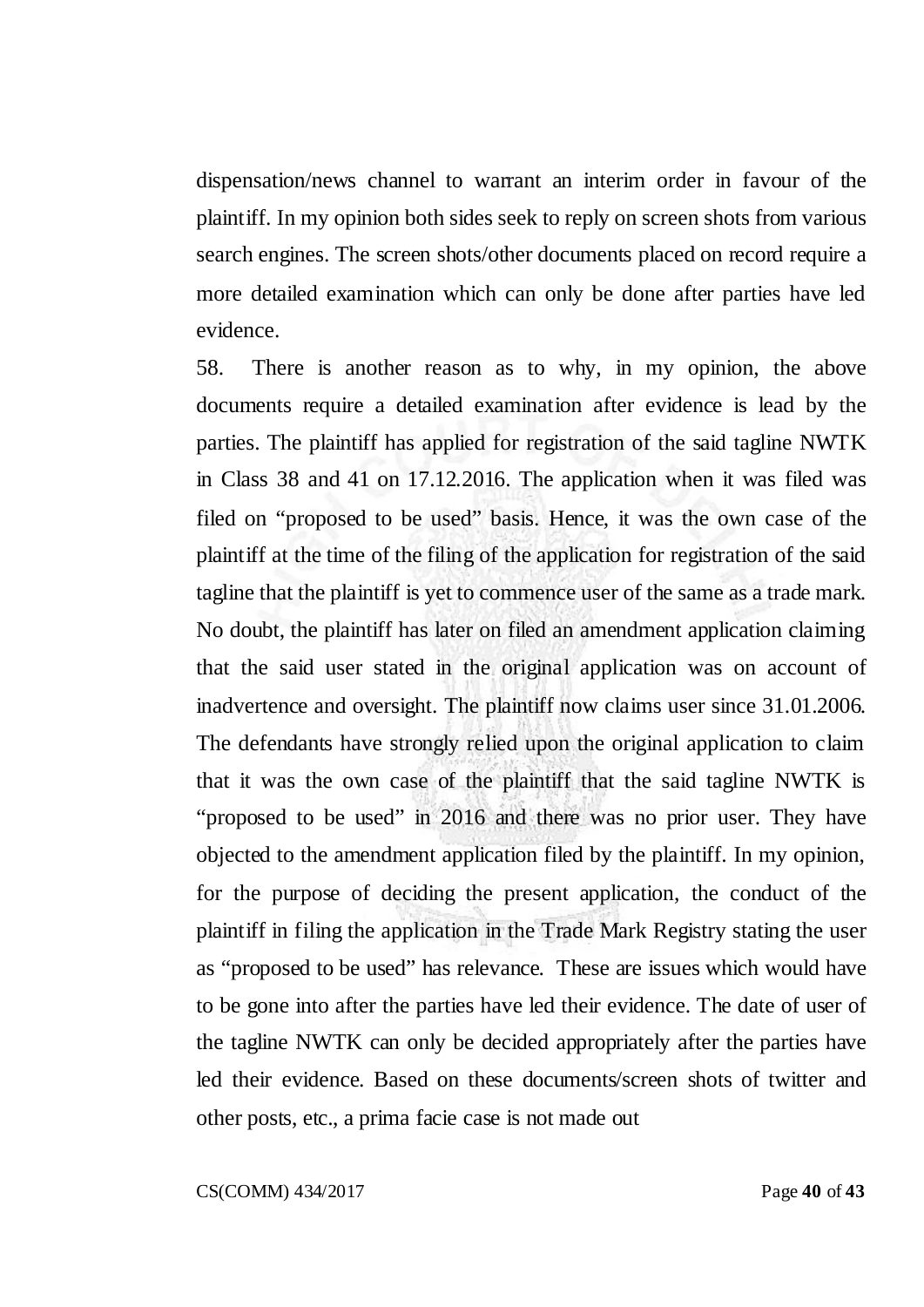In these facts and circumstances, prima facie it is not possible, at this stage without leading of evidence, to come to a conclusion that the defendants seek to mislead the consumers of the news channel or that the action of the defendants in using the said tagline would cause damage to the plaintiff as claimed

59. Another plea strongly urged by the plaintiff relying upon the employment agreements is that the said trademarks/tagline is the proprietary right of the plaintiff. Reliance is placed on Clause 5 of the employment agreement dated 31.05.2004 and Clause 4 of the employment agreement dated 31.03.2005 which state that all intellectual property rights relating to the work done or created by defendant No.2, etc in the course of the contract with the plaintiff company shall solely and exclusively belong to the Company i.e. the plaintiff. Clause 4 of the agreement dated 31.03.2005 read as follows:-

"4. That all intellectual property rights relating to the work done or created by you including all literary, dramatic or artistic work done in the course of your contract with the company solely and exclusively to the company in perpetuity and the company shall have the sole and exclusive right to utilize any such material including text, photographs, illustrations, graphics, film, articles, stories, features, cartoons, books, audio video, logos, brand names, other items, etc. created, written, made by you. The right in these works that are created, written or made shall continue to vest with the company even after the termination/discontinuation or end of the contract period."

60. The defendants have however denied the stand of the plaintiff. It has been stated that the tagline was never pre-planned/scripted. It was used as a word of common speech for which there is no intellectual property which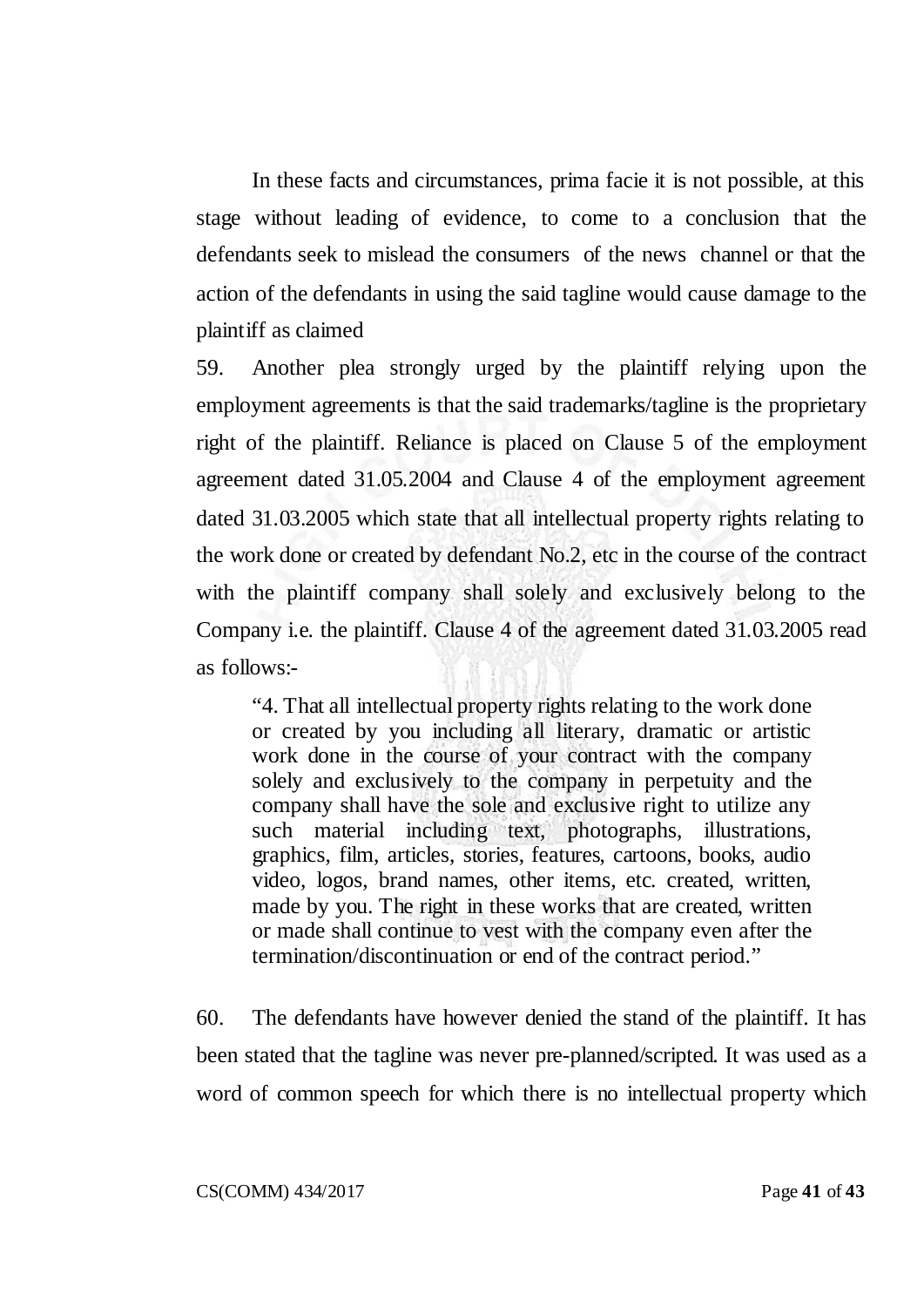enures to the plaintiff. It has been denied that it was the result of any significant creative effort with respect to the formatting of the plaintiff's show.

61. Whether NWTK was used as a trade mark, as claimed by the plaintiff is an aspect that is appropriately to be gone into after evidence is completed between the parties.

62. A plea strongly urged by the defendants is that the tagline in question was used as a common speech for which there is no intellectual property which enures to the plaintiff. It was spontaneous and creative expression used by defendant No. 2 which was not used as a trade mark. It has also been pleaded by the defendants that none of the documents adduced by the plaintiff indicate a connection of the mark NWTK to any goods or services or to the plaintiff's news channel.

63. I may note that learned counsel for the plaintiff on the last date of hearing on 01.10.2020 had clarified that they have no objection in case defendant No. 2 were to use the said phrase NWTK in the course of speech or presentation of a programme. The grievance of the plaintiff is the fact that the defendants have also applied for registration of the same as a tagline/trademark with the Trade Mark Registry which is not permissible. It was also stated by the learned counsel for the plaintiff that the application of the defendants for the registration of the said tagline with the Trade Mark Registry has been rejected.

64. In my opinion, it is only after evidence has been led that it can be ascertained as to whether the plaintiff was using the aforesaid mark as a trade mark or it was merely being used as a form of speech in the course of conducting the news channel or in the course of carrying on